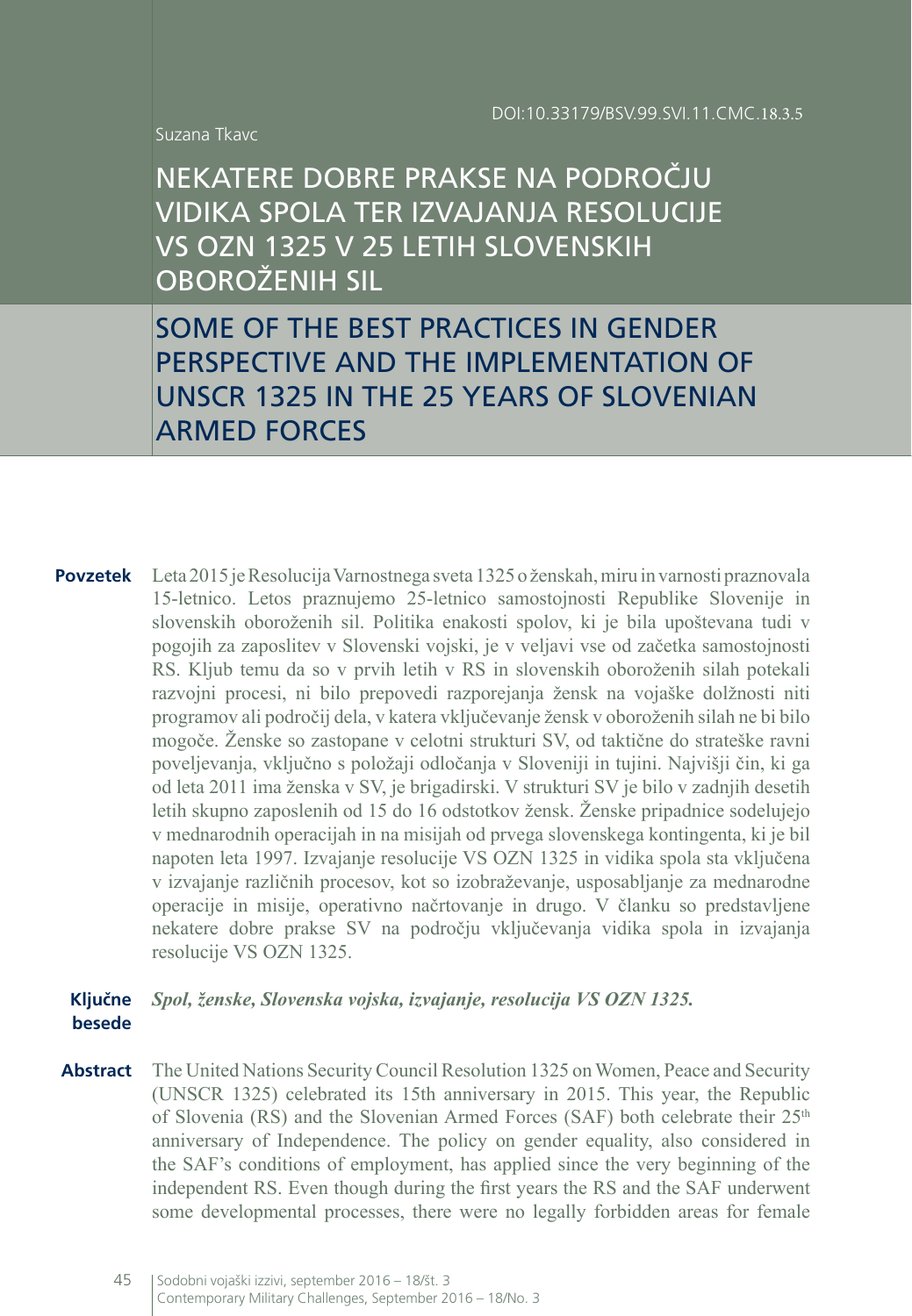personnel, nor programmes or branches which excluded the participation of women in the SAF. Women are represented throughout the SAF structure, from the tactical to the strategic levels of command, including decision-making positions both in Slovenia and abroad. The highest rank in the SAF held by a woman since 2011 is that of Brigadier. The overall percentage of women in the SAF structure is between 15% and 16% performing active duty in the past decade. Women have been deployed to international operations and missions since the deployment of the first Slovenian contingent in 1997. The implementation of UNSCR 1325 and the integration of gender perspective are applied through different processes, such as education, pre-deployment training and operational planning, among others. This paper demonstrates some selected best practices of the SAF on the integration of gender perspective and the implementation of UNSCR 1325.

#### *Gender, women, Slovenian Armed Forces, implementation, UNSCR 1325.* **Key words**

The United Nations Security Council Resolution 1325 on Women, Peace and Security (UNSCR 1325) was issued 15 years ago. However, when considering women in the Slovenian Armed Forces (SAF), we cannot ignore those processes which had already taken place beforehand. Basically, it could be pointed out that the main reason for the involvement of both men and women in the SAF is found in the legal framework which has been regulating gender equality at the national level since the very beginning of the establishment of the armed forces in the independent Republic of Slovenia. Bearing in mind that the Republic of Slovenia (RS) is celebrating "the first 25 years of independence in the international security" (Contemporary Military Challenges, 2016) it should be understood that both the RS and the SAF have undergone development processes in their early years. In this respect, two main points could be set out in the SAF: the professionalisation of the SAF, and the accession to NATO and the EU. In 2003, the Slovenian Government abolished conscription and, in 2004 the SAF was reorganized into a professional armed forces with additional voluntary reserve personnel. In the same year, Slovenia formally became a NATO and EU member. We could assume that this professionalisation, and NATO and EU membership, can be considered as important turning points which had an impact on the SAF. However, with regard to gender, the SAF was following national legislation on gender equality. **Introduction**

> The first document related directly to the implementation of UNSCR 1325 in the SAF is the Directive for the Implementation of UN Security Council Resolutions 1325 and 1820, which was issued by SAF General Staff in 2009. The main focus and goal of the Directive are the role of SAF female personnel in decision-making processes, encourage the increased participation of female personnel in international operations and missions, increased awareness of gender perspective, and education and training on UNSCR 1325 and gender perspective (Gregorič, Pešec, Frlic, Borc-Osolnik, 2009).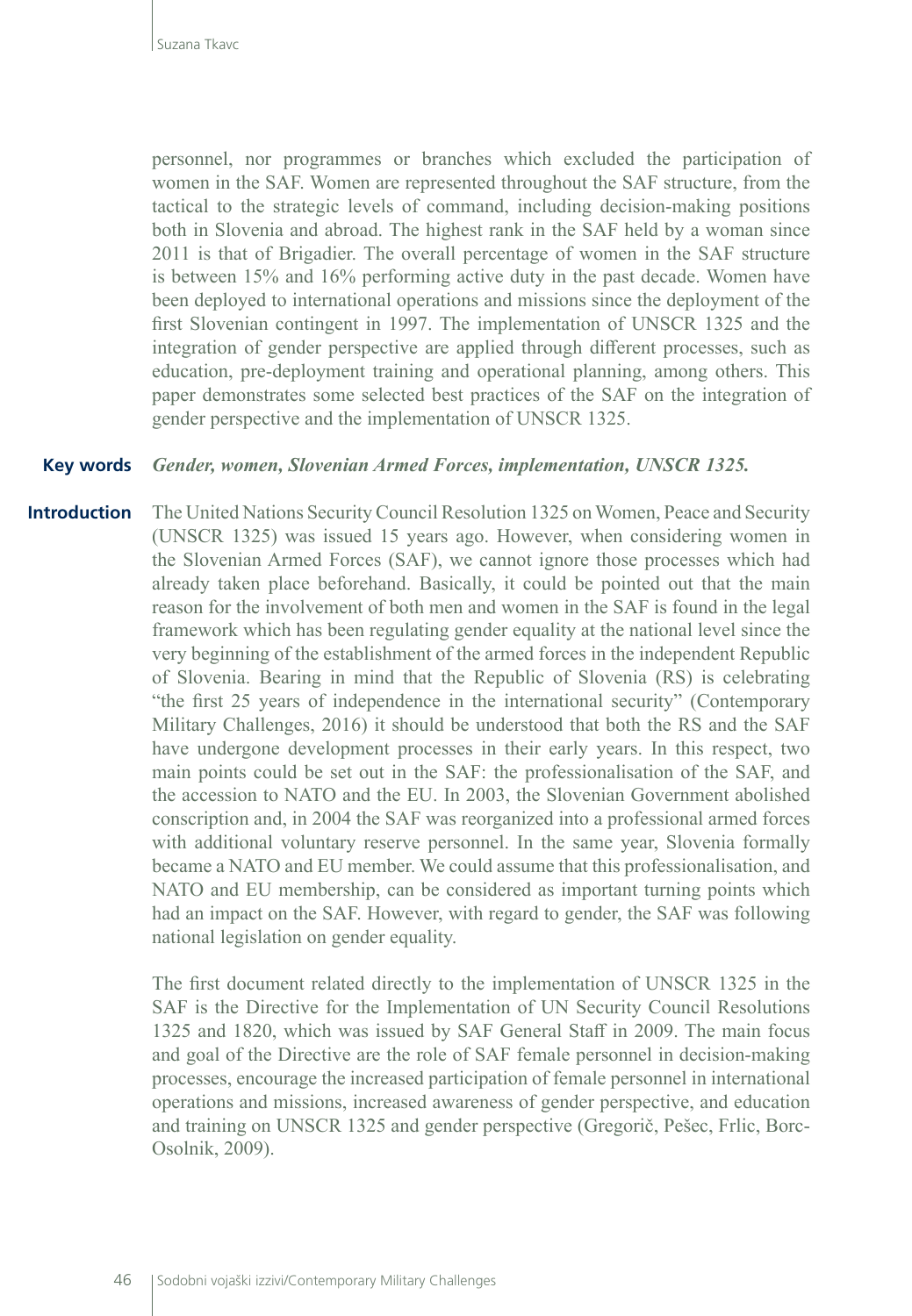This paper shows some of the selected best practices of the SAF (and the RS), alongside some data, with the purpose of gaining insight into the situation related to the integration of gender perspective and the implementation of UNSCR 1325. This means that not all data are included.

# **1. THEORETICAL BASIS ON GENDER, THE UNSCR 1325 AND ITS CONNECTION WITH MILITARY**

#### **1.1 Gender, gender equality and gender perspective**

Gender basically refers to the roles of men and women and girls and boys in a particular society. The differences in their relationships exist even across urban and rural areas. According to the UN definition, gender "refers to the social attributes and opportunities associated with being male and female and the relationships between women and men and girls and boys, as well as the relationships between women and those between men. These attributes, opportunities and relationships are socially constructed and are learned through socialization processes. They are context/ timespecific and changeable. Gender determines what is expected, allowed and valued in a woman or a man in a given context. In most societies there are differences and inequalities between women and men in responsibilities assigned, activities undertaken, and access to and control over resources, as well as decision-making opportunities" (Concepts and definitions, 2016). These inequalities in societies have triggered the efforts towards achieving gender equality which "refers to equal rights, responsibilities and opportunities for women and men, and girls and boys. Equality does not mean that women and men will become the same, but that women's and men's rights, responsibilities and opportunities will not depend on whether they are born female or male" (BI-SC Directive 40-1, 2012, p. 6). Gender equality is "the goal" and gender mainstreaming is "the strategy" for achieving gender equality (Gender Mainstreaming, 2002, p. 1).

According to the European Institute for Gender Equality (EIGE), gender perspective is a conceptual framework and in addition to other things, also an instrument that guides decisions (Gender Perspective, 2016). NATO defined gender perspective through the military operational aspect. This definition says that gender perspective is "a tool to increase operational effectiveness. By identifying an often overlooked populace, recognising their specific needs, and providing the appropriate comprehensive response, the operational environment is positively influenced. NATO has therefore adopted a policy of gender mainstreaming, integration of gender perspective and more adequate protection of women, girls and boys during armed conflict" (BI-SC Directive 40-1, 2012, p. 5). Furthermore, gender perspective in relation to military operations, especially at the tactical level, speaks of the "ability to detect if and when men, women, boys and girls are being affected differently by a situation due to their gender" (Whose Security?, 2015, p. 10). Furthermore, the integration of gender perspective in the military is also "a way of assessing gender-based differences of women and men reflected in their social roles and interactions, in the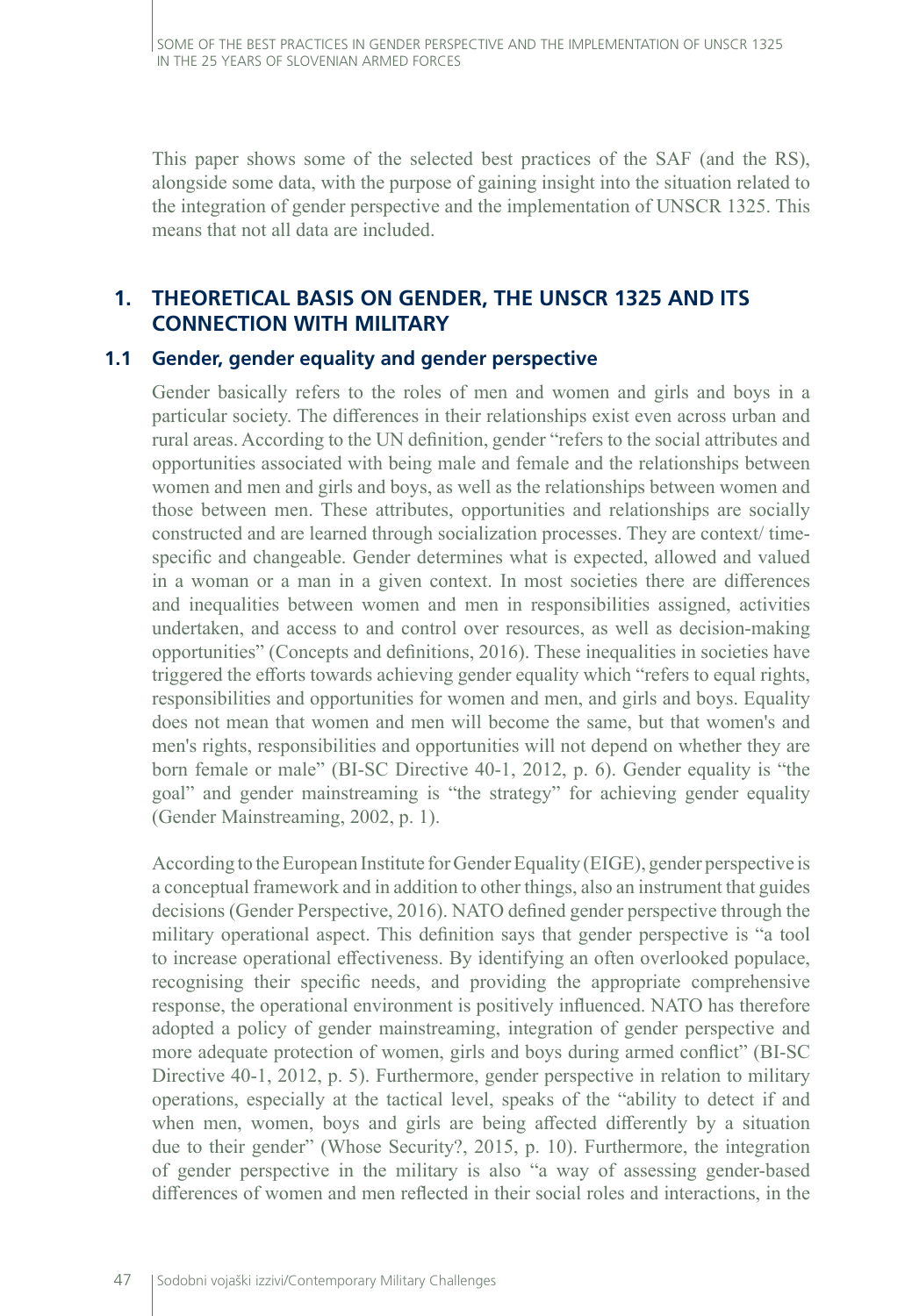distribution of power and the access to resources" (BI-SC Directive 40-1, 2012, p. 5). The connection between gender equality and gender perspective is inevitable. A relatively high level of gender inequality in the local environment of many countries where international operations and missions (IOMs) are conducted has triggered a need for the involvement of both men and women into IOMs at all levels. We could say that from the operational aspect, gender perspective in operations was developed as a concept through the need which came up during the performance of military operations.

## **1.2 Complexity between UNSCR 1325, gender perspective and armed forces related to IOMs**

When considering the implementation of UNSCR 1325 in practice, we should first understand the key messages of UNSCR 1325 and the role of militaries in this regard, as well as how gender influences the performance of military tasks.

UNSCR 1325 was adopted in 2000 (Resolution 1325, 2000) as the "first Security Council resolution to address the disproportionate and unique impact of armed conflict on women. It stresses the importance of women's equal and full participation as active agents in the prevention and resolution of conflicts, peace negotiations, peacebuilding, peacekeeping, humanitarian response and in post-conflict reconstruction. It calls on member states to ensure women's equal participation and full involvement in all efforts for the maintenance and promotion of peace and security. It urges all actors to increase the participation of women and incorporate gender perspectives in all United Nations peace and security efforts" (The UN Resolutions on Women, Peace and Security, 2014). The focus of UNSCR 1325 is on the "Protection, Prevention, and Participation" of women, and it provides a "legal and political framework" (UN Security Council Resolutions on Women, Peace and Security, 2014). Following the adoption of Resolution 1325, seven related Resolutions on Women, Peace, and Security (WPS) have been adopted: Resolution 1820 (2008), Resolution 1888 (2009), Resolution 1889 (2009), Resolution 1960 (2010), Resolution 2106 (2013), Resolution 2122 (2013), and Resolution 2242 (2015).

There is a strong message in the title of one of the publications of the Nordic Centre for Gender in Military Operations (NCGM): "Whose Security?" (2015). This title can make militaries think about *Whose security to ensure when performing a mission*? As Schuurman (NATO taking the WPS agenda forward, 2015, p. 5) states, "Women and men both have critical roles to play in making peace and keeping peace. The needs and interests of an entire population matter - not just a half of them." The awareness that there is a possibility of excluding 50% of the population due to gender-based distinction of roles within a society can affect the effectiveness of the operation.

Experiences from different IOMs have shown that gender has become a very important key for reaching higher operational effectiveness, and according to Lackenbauer and Langlais (2013, p. 5) "has to be taken into account in order to fulfil mission objectives." For example, International Security Assistance Force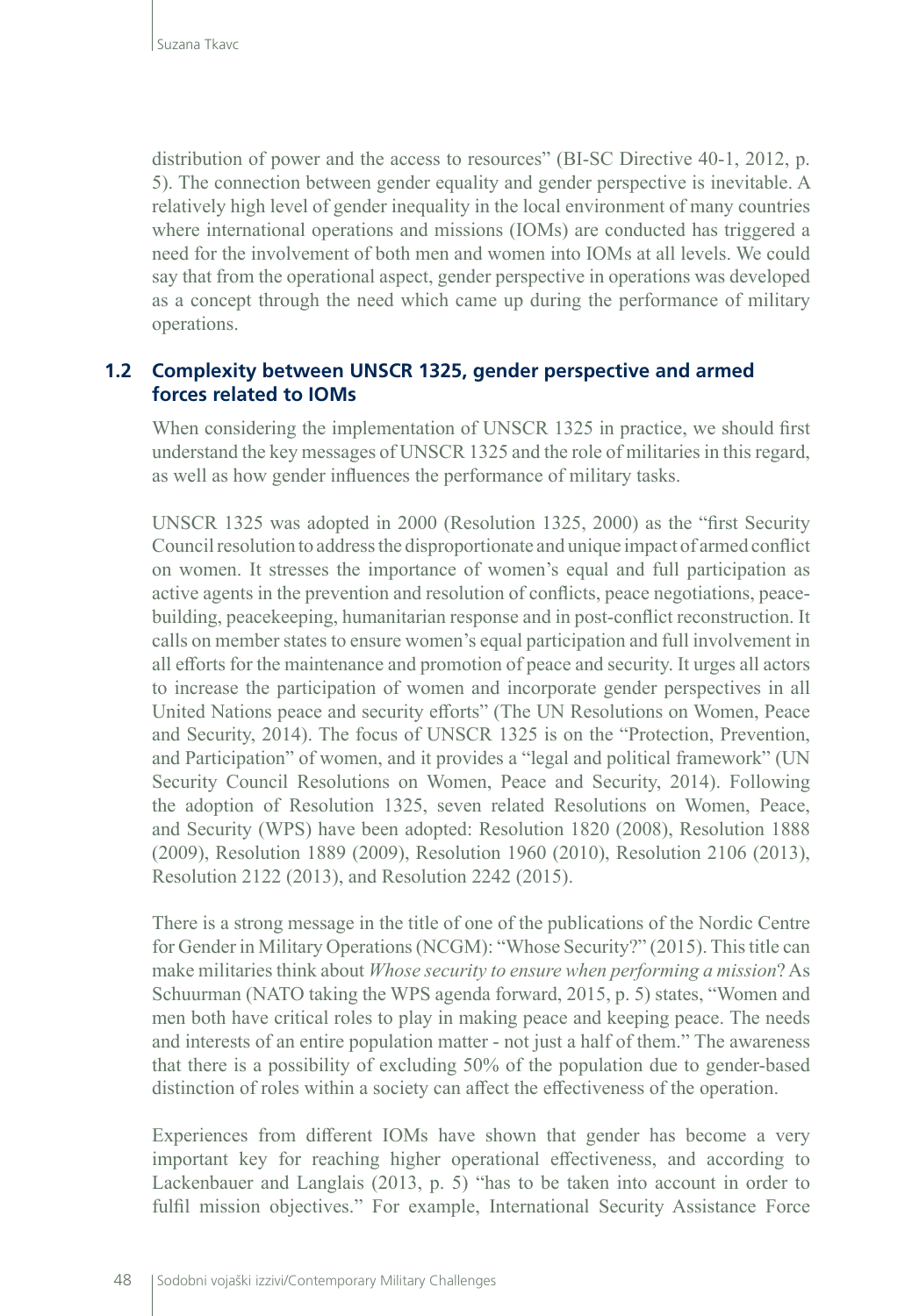(ISAF) experiences have shown that "this is particularly true at the tactical level, when, during operations, ISAF troops have to take into account the position and situation of women in Afghan society" (Lackenbauer and Langlais, 2013, p. 5). Furthermore, the same authors (2013, p. 6) noted that Afghan women respondents reported that women were rarely approached by ISAF. The respondents considered that the ISAF had failed to identify women as important actors. This kind of lesson also reinforced some recommendations to "encourage the increased participation of female personnel at all levels of operational planning and operations, particularly in decision-making" and follow the "aim for gender mixed teams (male and female) in all phases of operational planning and operations" (CWINF Guidance for NATO Gender Mainstreaming, 2003, p. 21). Furthermore, "integrating gender perspective is a force multiplier" (Gender perspectives in military operations, 2013, p. 7); therefore "concepts shall be considered in the implementation of UNSCR 1325 and the integration of gender perspective in the framework of the comprehensive approach to make sure that risks and security for the entire population will be addressed and handled" (BI-SC Directive 40-1, 2012, p. 6).

## **2 GENDER IN SLOVENIAN SOCIETY AND THE IMPLEMENTATION OF UNSCR 1325**

When speaking about the SAF and gender it is important to consider the genderrelated situation in general society. The SAF constitutes an integral part of the Slovenian population and is embedded in the social environment to which it belongs.

A report by the RS on the implementation of the Beijing Declaration and Platform for Action (2014, p. 4) states that "in the 1992 National Assembly elections, 13.3% of women were elected." Furthermore, a significant increase was achieved in the early elections of 2011, when 32.2% of women were elected. "In the first elections of Slovenian members to the European Parliament in 2004, women comprised 41.1% of the candidates. In the elections for the 2009-2014 term, a balanced representation was achieved, with four women and four men being elected. Its 50% representation places Slovenia significantly above the EU average in women's representation in the European Parliament" (Report of the RS on the implementation of the Beijing Declaration and Platform for Action, 2014, p. 4). In the same report (2014, p. 5), it is stated that "Slovenia is one of the rare countries where the impact of parenthood on the employment rate is limited. Women's high employment rate is due to good regulation of employment, parental leave, child care, primary schooling, etc., which enables parents, particularly women, to reconcile professional and family life." Salecl (2016, p. 2) stated that "up to 2012, Slovenia was the only country in the EU, where the rate of employed women with children younger than 6 years was higher than the rate of employed women without children (age range 25-49 years)." According to the Gender Equality Index 2015 (Gender Equality Index 2015 – Measuring gender equality in the European Union 2005-2012, 2015, pp. 75-76) in the period 2005 to 2012, Slovenia ranked  $7<sup>th</sup>$  in the 28 EU member countries, and 2<sup>nd</sup> among member States where scores of the Gender Equality Index have risen in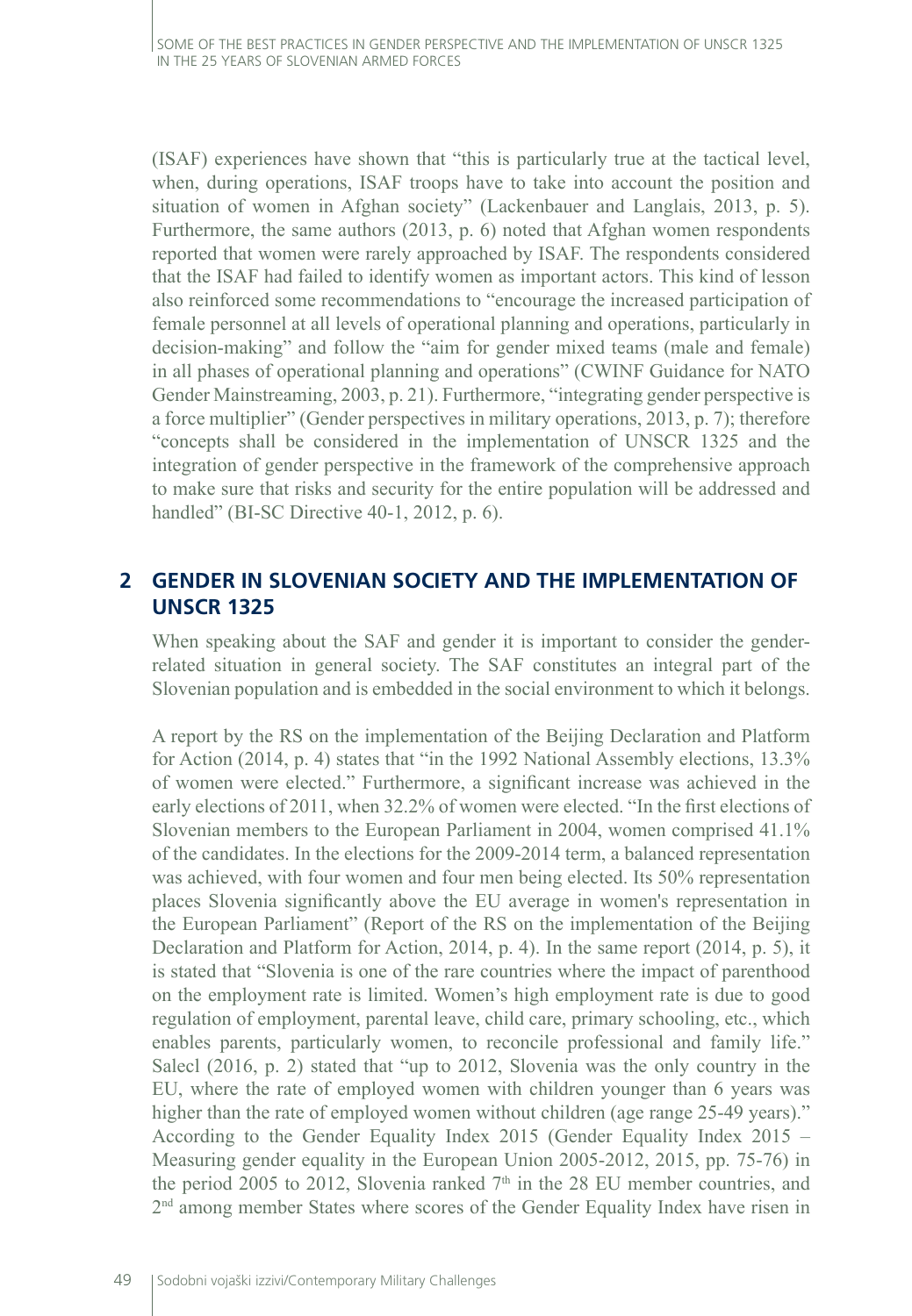both periods (2005-2010 and 2010-2012), which means that the RS is still making progress. Furthermore, the Input to the Secretary-General's 2016 report to the Security Council on Women and Peace and Security (2016, p. 5) showed that the RS has reached gender balance (50%) in the government structure of the ministries and even more female heads of diplomatic missions and consulates were appointed (55%) in 2015. There were 8 female ministers out of a total of 16, including the Minister of the Interior for the first time, and Minister of Defence (MoD) for the second time. The first female minister of Defence in the RS took over the position in 2008 and led the ministry until 2012 (Government of the RS: November 2008- February 2012, 2016). According to the list of female ministers of defence at a global level (Female Ministers of Defence, 2016) the first female Minister of Defence was appointed in 1960; however, even today it is still not often that a woman takes the lead in the defence or interior sectors.

The RS adopted the first National Action Plan (NAP) for the implementation of UN Security Council Resolutions 1325 and 1820 on Women, Peace and Security in 2010 for a five year period (Action Plan of the Republic of Slovenia for the implementation of UN Security Council Resolutions 1325 and 1820 on Women, Peace and Security for the period 2010-2015; 2010). Additionally, the new Resolution on the national programme for equal opportunities for women and men for the period 2015-2020 (ReNPEMŽM15-20, 2015) also includes gender perspective and provisions on UNSCR 1325 with "enhancing integration of gender perspective into Slovenian development, peace and other foreign-policy initiatives" (ReNPEMŽM15-20, 2015, pp. 68-69). The resolution was followed by the Periodic Plans for the period of 2016 to 2018, where gender perspective and UNSCR 1325 are included in the section on peacekeeping and peace-building with three main measures: the integration of gender perspective into conflict prevention and resolution policies, including predeployment training on gender perspective and UNSCR 1325; greater involvement of women in IOMs and decision-making and intervention processes, including ensuring mixed gender teams on IOMs; and prevention of sexual and gender-based violence in conflict against women and girls, as well as their protection during and after armed conflict (Periodic Plan for the implementation of the Resolution on the national program for equal opportunities for women and men for the years 2016 and 2017, 2016, pp. 49-52).

Slovenia is engaged on the UNSCR 1325 through various international activities. In 2015, two high level events were organised, namely the panel "Ending Sexual Violence in Conflict: One Year after the Summit" as part of the 2015 Bled Strategic Forum, held in Slovenia, and event marking "the 15<sup>th</sup> anniversary of the UNSCR 1325, *inter alia* by leading the preparation of the joint statement of more than 80 States at the 29<sup>th</sup> session of the UN Human Rights Council (Input to the Secretary-General's 2016 report to the Security Council on Women and Peace and Security, 2016, p. 1).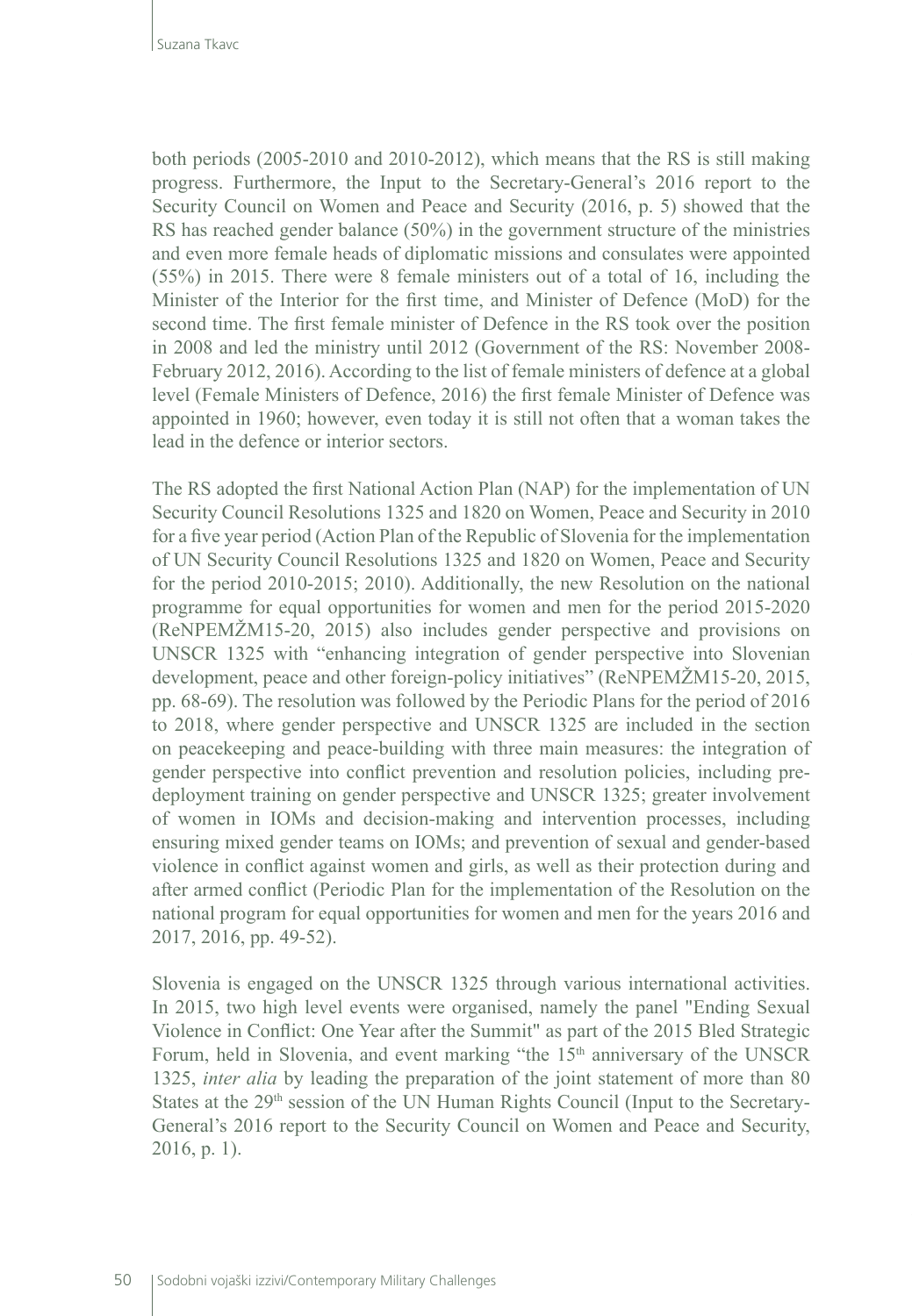## **3 SOME BEST PRACTICES ON GENDER PERSPECTIVE AND THE IMPLEMENTATION OF UNSCR 1325 IN THE SAF**

## **3.1 SAF have been composed by both women and men since the beginnings without restrictions on duties**

Modern conflict settings have raised the need for a comprehensive approach where both diversity and the potential of both genders are beneficial to armed forces. In this regard the trend for an increased proportion of women in the armed forces and a reduced number of restrictions for women have been identified. Some of those data can be found in the Summary of the National reports of NATO member and partner nations 2014 (2016).

Since its very beginnings, the Armed Forces of the Republic of Slovenia – at that time the Territorial Defence (TD) – have been open for employment to both men and women. The main reason was found in the national legislation which supported gender equality. There are no lawfully forbidden areas for female personnel nor programmes or branches legally excluding the participation of women in the SAF. The percentage of women in SAF structure has ranged between 15 and 16 percent in the last decade (Tkavc, 2015).

| Table 1:<br>Ratio between                                                                                              | Year | Number (Total) | M(No) | F(No)    | M(%)  | F(% ) |
|------------------------------------------------------------------------------------------------------------------------|------|----------------|-------|----------|-------|-------|
| ale and female<br><b>SAF</b> active<br>duty personnel<br>in the period<br>2000-2015 (on<br>1 December of<br>each year) | 2000 | 4875           | 4191  | 684      | 86.0% | 14.0% |
|                                                                                                                        | 2001 | 5038           | 4322  | 716      | 85.8% | 14.2% |
|                                                                                                                        | 2002 | 5584           | 4765  | 819      | 85.3% | 14.7% |
|                                                                                                                        | 2003 | 6367           | 5355  | 1012     | 84.1% | 15.9% |
|                                                                                                                        | 2004 | 6948           | 5858  | 1090     | 84.3% | 15.7% |
|                                                                                                                        | 2005 | 7324           | 6206  | 1118     | 84.7% | 15.3% |
|                                                                                                                        | 2006 | 7333           | 6213  | 1120     | 84.7% | 15.3% |
|                                                                                                                        | 2007 | 7071           | 5974  | 1097     | 84.5% | 15.5% |
|                                                                                                                        | 2008 | 7040           | 5909  | 1131     | 83.9% | 16.1% |
|                                                                                                                        | 2009 | 7505           | 6333  | 1172     | 84.4% | 15.6% |
|                                                                                                                        | 2010 | 7539           | 6373  | 1166     | 84.5% | 15.5% |
|                                                                                                                        | 2011 | 7567           | 6393  | 1174     | 84.5% | 15.5% |
|                                                                                                                        | 2012 | 7437           | 6292  | 1145     | 84.6% | 15.4% |
|                                                                                                                        | 2013 | 7312           | 6175  | 1137     | 84.5% | 15.5% |
|                                                                                                                        | 2014 | 7133           | 6005  | 1128     | 84.2% | 15.8% |
|                                                                                                                        | 2015 | 5884           | 6005  | 1128     | 83.9% | 16.1% |
|                                                                                                                        |      |                |       | Average: | 84.6% | 15.4% |

*M – Male; F – Female; No – Number; % - Percentage*

mal

31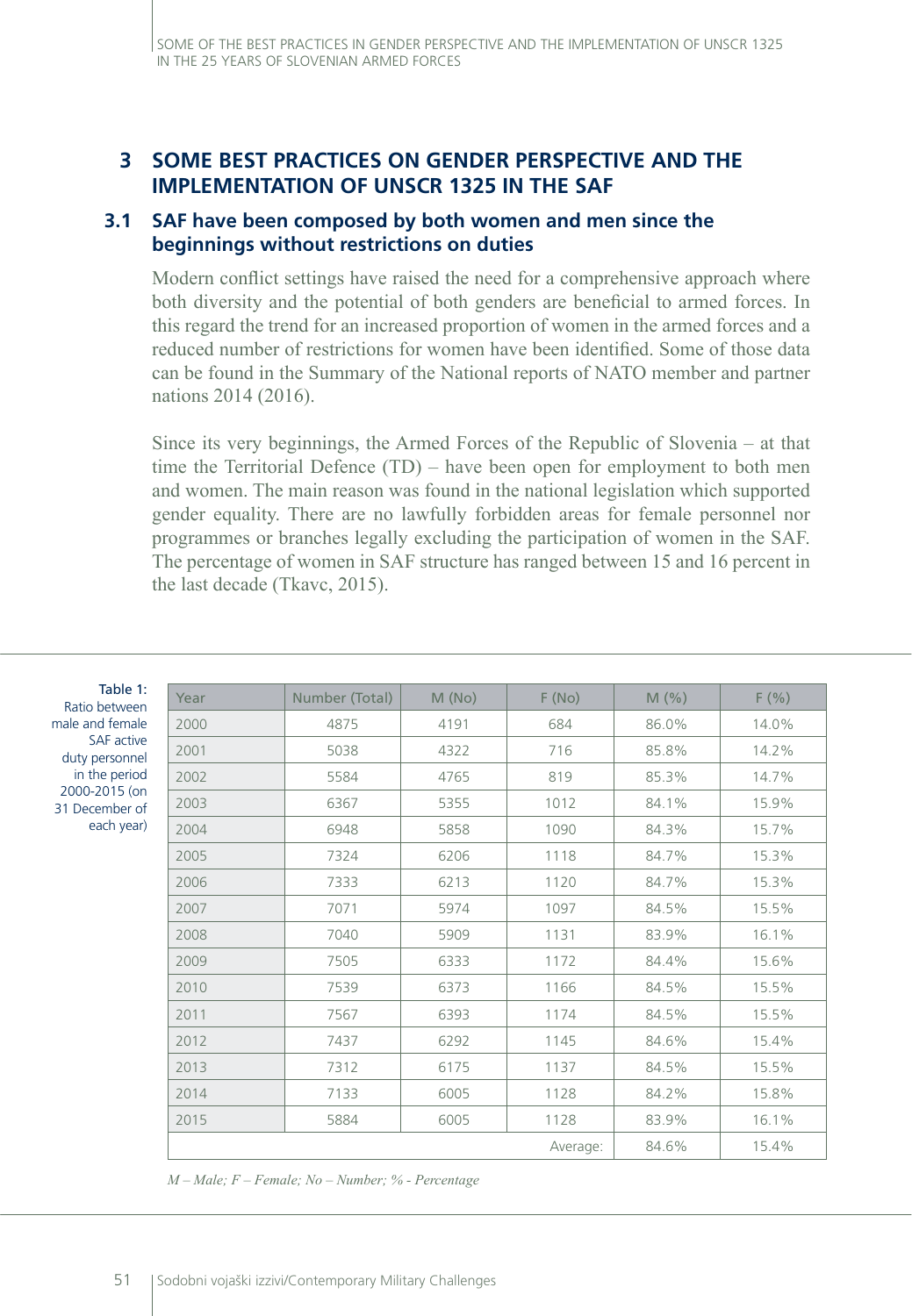As is evident from Table 1, the SAF structure of the past fifteen years has on average been composed of 84.6% male and 15.4% female personnel (overall). Up to 2003, before the professionalisation of the SAF, the percentage of female SAF members gradually increased, from 14.0% to 15.9%. From 2004 to 2007, in the years after the completion of the professionalisation of SAF and the first years after the RS's official membership of the North Atlantic Alliance, a slight decrease in the proportion of female service members was noted (2004: 15.7%; 2005 and 2006: 15.3%; 2007: 15.5%). The percentages from 2008 to 2014 showed a relatively constant representation of women in the SAF (average 15.6%). The ratio between men and women over a 15-year period has remained relatively constant.

The data on female personnel on active military duty as well as in voluntary reserve forces are only few percent lower than the overall percentages shown in Table 1. In 2015, 14.2% of female personnel were appointed to active military duties, and 13.9% the previous year. In 2014, the SAF was  $6<sup>th</sup>$  of the other 27 NATO member nations, just behind the first five countries with the largest number of women serving in their armed forces on active military service: Latvia (16.5%), the United States (15.2%), Bulgaria (14.8%), Hungary (14.6%), and Canada (14.3%) (Summary of the National reports of NATO member and partner nations 2014, 2016, p. 8). Data on the voluntary reserve forces, according to Šteiner (2014, p. 289), showed an average of 12.1% of women in the period 2004-2012.

Considering the ranks of female military active personnel, data from 2015 showed that the highest percentages of women in comparison to men were found in the ranks of Second Lieutenant to Captain (20.6%), followed by soldiers (14.9%), officer ranks of Major to Colonel (14.5%), and non-commissioned officers (11.0%). There was one female Brigadier. The ratio of ranks of female personnel in 2015 did not change in comparison to 2014 (soldiers, non-commissioned officers, and officers). However, a slight increase in the percentages of women was identified in comparison to men. In 2014, 20.1% of female active military personnel were in the ranks from Second Lieutenant to Captain, 14.7% were soldiers, 13.6% ranked from Major to Colonel, and 10.7% were non-commissioned officers. In recent years, a slightly increasing trend has been noted.

Table 2 shows that many areas of work in the SAF are almost balanced in the representation of men and women. It is especially interesting that, considered from the stereotypical point of view of "traditional" male and female roles, some areas of work in the SAF are close to a gender-balanced ratio (50:50). Posts in the administration, medical, or human resources (personnel) have in the past been primarily considered as jobs for women, but in the SAF today more men than women work in administrative (52.48%) and human resources (61.32%) positions. These two are the most gender-balanced areas of work, besides public relations (57.14%), medical (40.32%), and legal services (35.29%). Public relations are also one of duty areas where the complementary skills of both male and female personnel are essential in the light of the increasing complexity (The NATO Committee on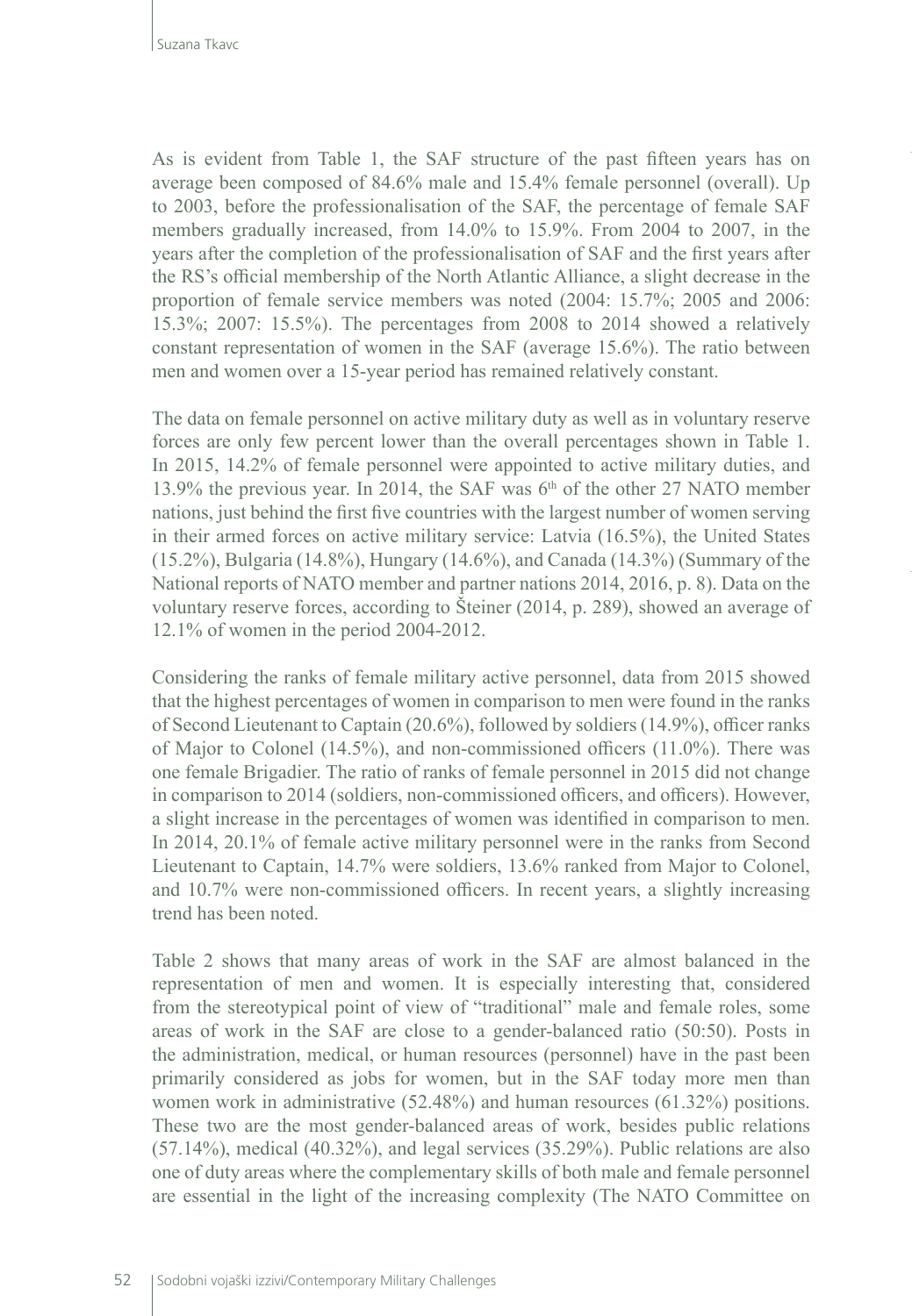Table 2: Some duty areas where both women and men were serving (as of 31 December 2015)

| Area                  | Women<br>Percentage (%) | <b>Men</b><br>Percentage (%) |  |
|-----------------------|-------------------------|------------------------------|--|
| Administration        | 47.52                   | 52.48                        |  |
| Communications        | 7.50                    | 92.50                        |  |
| Finance               | 84.21                   | 15.79                        |  |
| Infantry              | 13.85                   | 86.15                        |  |
| Legal                 | 64.71                   | 35.29                        |  |
| Logistics             | 17.32                   | 82.68                        |  |
| Medical               | 59.68                   | 40.32                        |  |
| <b>Musicians</b>      | 18.75                   | 81.25                        |  |
| Personnel             | 38.68                   | 61.32                        |  |
| <b>Public Affairs</b> | 42.86                   | 57.14                        |  |

*\* Note: Infantry - only infantry regiments; Medical – Military Medical Unit (regiment level), Musicians- Military Band; Other- full-time and dual-hatted duties included.*

Gender Perspectives, 2014, p. 2). A lower percentage of men can be found in finance (15.79%), and a lower percentage of women in communications (7.50%). The ratio between women and men in the infantry regiments (13.85% women, 86.15% men) is close to the average of active military duty personnel (14.2% women, 85.8% men), and logistics (17.32% women, 82.68% men) is close to the average of overall active duty personnel (16.1% women, 83.9% men). There are 18.75% of women among musicians, and the conductor of the SAF Band is a woman.

## **3.2 Female personnel in the SAF are taking senior and decision-making positions at home and abroad**

Resolution 1325 (2000, p. 2) "urges Member States to ensure increased representation of women at all decision-making levels in national, regional and international institutions and mechanisms for the prevention, management, and resolution of conflict."

Both women and men in the SAF are taking leadership, command or decision-making positions at home and abroad. Those positions have ranged, and continue to range, from the tactical level (e.g. platoon commanders), up to the positions at the strategic level (e.g. heads of sections, divisions, joint division, chiefs of staff). The first female battalion commander was appointed in January 2006 as the commander of the Intelligence and Reconnaissance Battalion; the second was appointed in March 2007 as the commander of the Chemical, Biological, Radiological, and Nuclear (CBRN) Battalion up to August 2010. By November 2011, one more female had been appointed commander of one of the motorized battalions. From 2011 to 2013, the Officer Candidate School was headed by a female commander. More recently, in October 2016, another woman took over the position of commander of the Initial Training Centre.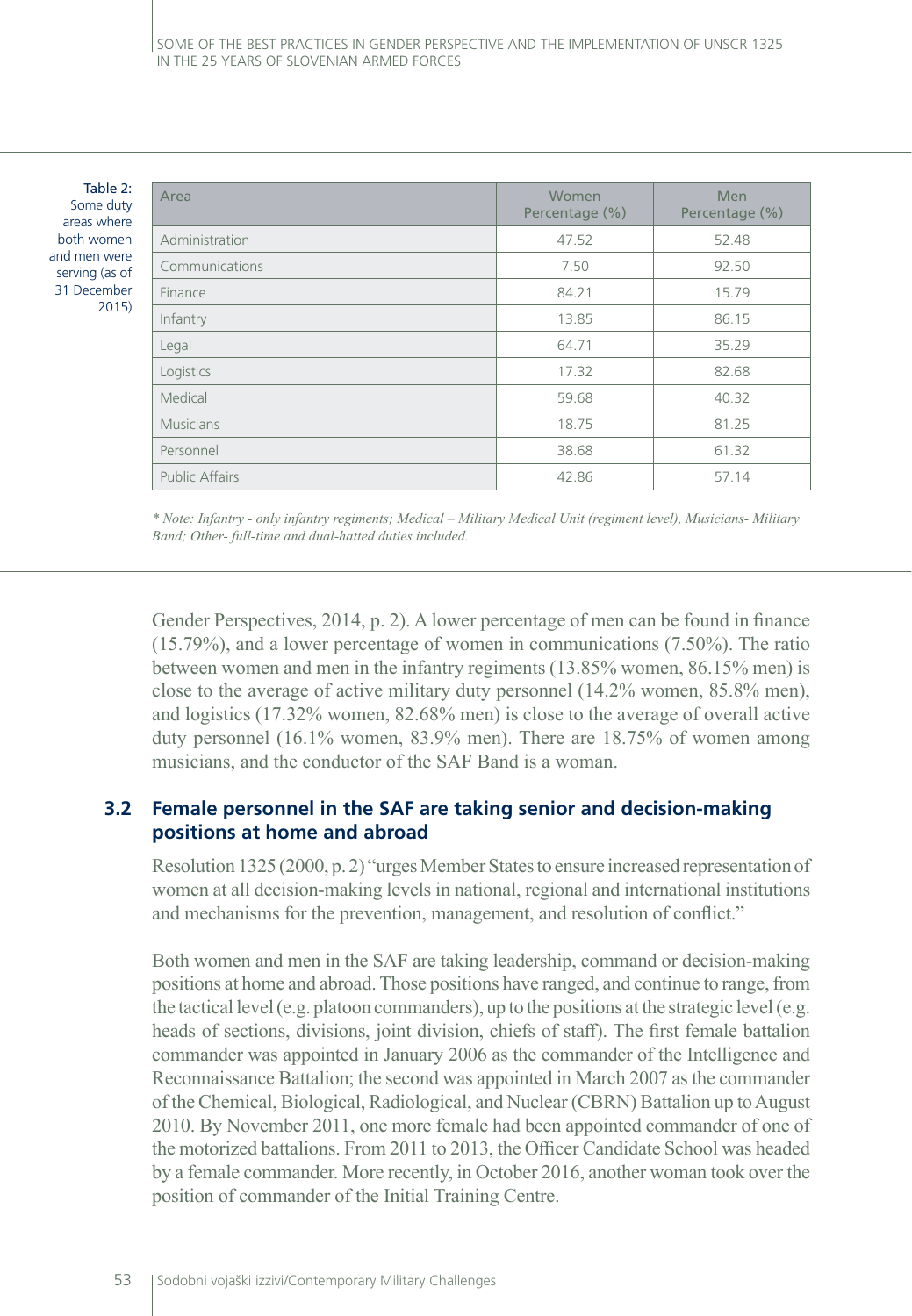The highest rank to be held by a woman in the SAF since 2011 has been that of Brigadier. She currently holds one of the highest positions in the SAF at the General Staff and is responsible for one of the three pillars in the SAF, i.e. the operations pillar; she thus holds the position of Chief of Joint Operations Division and Assistant to the Chief of General Staff. She has also held the positions of Chief of Staff at General Staff, chief of a division, commander of a battalion, and others. Until recently one of the female Colonels held the position of Deputy Commander of one of the brigades. There are also other women taking deputy commander positions; one of these is, for example, in the Military Medical Unit (regiment level).

The contribution of the SAF to the structures of different international institutions has been in place for many years. Several female SAF members have been posted to different positions, also holding senior and decision-making positions abroad. One example is a female military active duty officer who in 2008 was selected for the position of Director in the rank of Colonel for three years from the applicants of member countries of the International Military Sports Council (CISM) – the first female director in the 60-year history of this worldwide organization of 134 member countries. She was also the Deputy Secretary General of CISM. From 2012 to 2016 one of the Colonels was appointed to Allied Command Transformation as National Liaison Representative. In July 2016, another Colonel was posted to the position of Head of Training and Exercise branch at one of NATO's Joint Force Commands. Last but not least, the first female Military Attaché from SAF was appointed in 2014 in the rank of Colonel and she is still in post.

Furthermore, both women and men from the SAF are posted to senior positions, performing decision-making and commanding duties in IOMs. For example, in 2007 a woman was deployed as Commander of the Slovenian contingent to EUFOR Althea (European Union Force Althea) in Bosnia and Herzegovina, and two women were deployed as Deputy Commanders in the same year, one as Deputy Commander of the Slovenian contingent in ISAF in Afghanistan, and the other as Deputy Commander of a task force in KFOR (NATO peace support operation in Kosovo - the Kosovo Force). In the period between 2009 and 2010, two female Colonels were deployed as chiefs of branches at KFOR HQs. In 2013/2014, Slovenia deployed two Lieutenant Colonels, one as a shift director and another as the operations and training advisor. At the same time, the Ministry of Defence, which deploys civilian functional experts (as outsourced specialists, or MoD employees) in IOMs, also posted two female civilians from Slovenia to advisory positions in Kosovo. Both male and female, military personnel and civilians, are posted to different advisory positions.

#### **3.3 Both men and women have been deployed to IOMs since the first deployment**

Gender perspective in NATO recognizes that "the complementary skills of both male and female personnel are essential for the effectiveness of NATO operations" (Gender perspectives in NATO Armed Forces, 2016).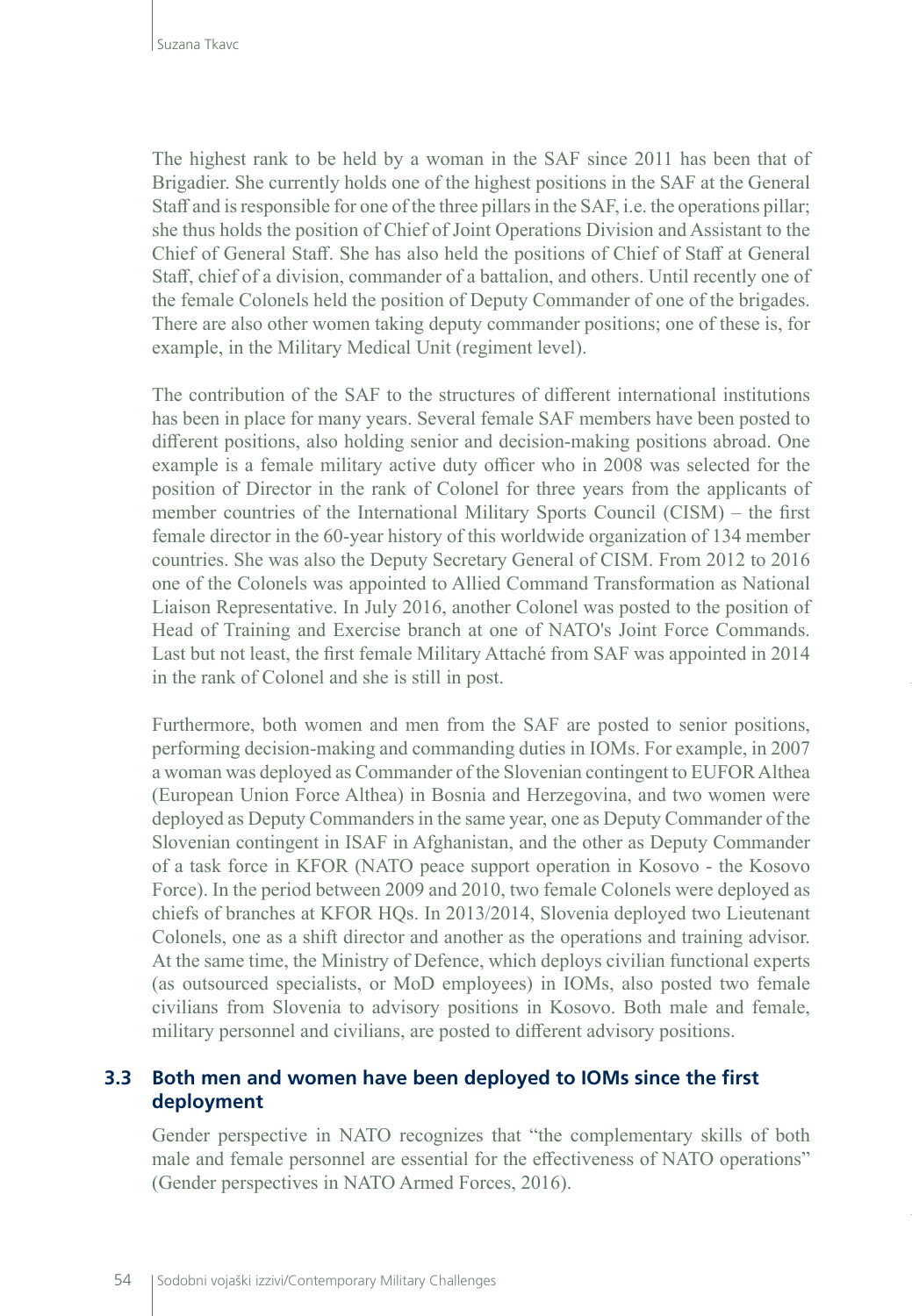Both men and women have been regularly engaged in IOMs since the very first deployment, in 1997, to the crisis response humanitarian operation ALBA in Albania. At that time, a medical unit and liaison officers were deployed (International operations and missions, 2015).

As can be seen in Table 3, the average representation of female SAF members in international operations and missions over the last decade was 9.2%, with the highest percentage in 2006 (11.8%) and the lowest percentages in 2003 (2.6%) and 2004 (3.1%). Considering the data from Table 1, where it is evident that the overall representation of women in the SAF in 2003 (15.9%), and 2004 (15.7%) was among the highest in the 15-year period, such a low involvement of women in IOMs is unexpected. However, considering that this period (2003-2004) was the years when the SAF was reorganized to become a professional armed forces and when the RS became a fully-fledged member of the North Atlantic Alliance, we can assume that the very low percentage of deployed women can be considered a temporarily inhibited involvement of women in operations due to these processes, which at that time also brought up discussions on the inclusion of women in certain specific duties, considering solutions of some other armed forces at that time.

In February 2007, the increase in the number of deployed male and female personnel in 2007 (Table 3) can be, according to Šteiner (2014, p. 290), explained by the

| Table 3:<br>SAF female                                                                                                                         | Year | Number (No) Total | F(No) | F(% ) |
|------------------------------------------------------------------------------------------------------------------------------------------------|------|-------------------|-------|-------|
| active military<br>duty personnel<br>deployed to<br>IOMs in the<br>period 2000 -<br>2015 (from<br>1 January to<br>31 December of<br>each year) | 2000 | 194               | 10    | 5.2%  |
|                                                                                                                                                | 2001 | 165               | 16    | 9.7%  |
|                                                                                                                                                | 2002 | 136               | 8     | 5.9%  |
|                                                                                                                                                | 2003 | 341               | 9     | 2.6%  |
|                                                                                                                                                | 2004 | 425               | 13    | 3.1%  |
|                                                                                                                                                | 2005 | 474               | 49    | 10.3% |
|                                                                                                                                                | 2006 | 575               | 68    | 11.8% |
|                                                                                                                                                | 2007 | 994               | 88    | 8.9%  |
|                                                                                                                                                | 2008 | 961               | 94    | 9.8%  |
|                                                                                                                                                | 2009 | 1037              | 92    | 8.9%  |
|                                                                                                                                                | 2010 | 919               | 62    | 6.8%  |
|                                                                                                                                                | 2011 | 894               | 61    | 6.8%  |
|                                                                                                                                                | 2012 | 897               | 60    | 6.7%  |
|                                                                                                                                                | 2013 | 1119              | 80    | 7.2 % |
|                                                                                                                                                | 2014 | 1129              | 101   | 8.9%  |
|                                                                                                                                                | 2015 | 999               | 69    | 6.9%  |

*F – Female; No – Number; % - Percentage*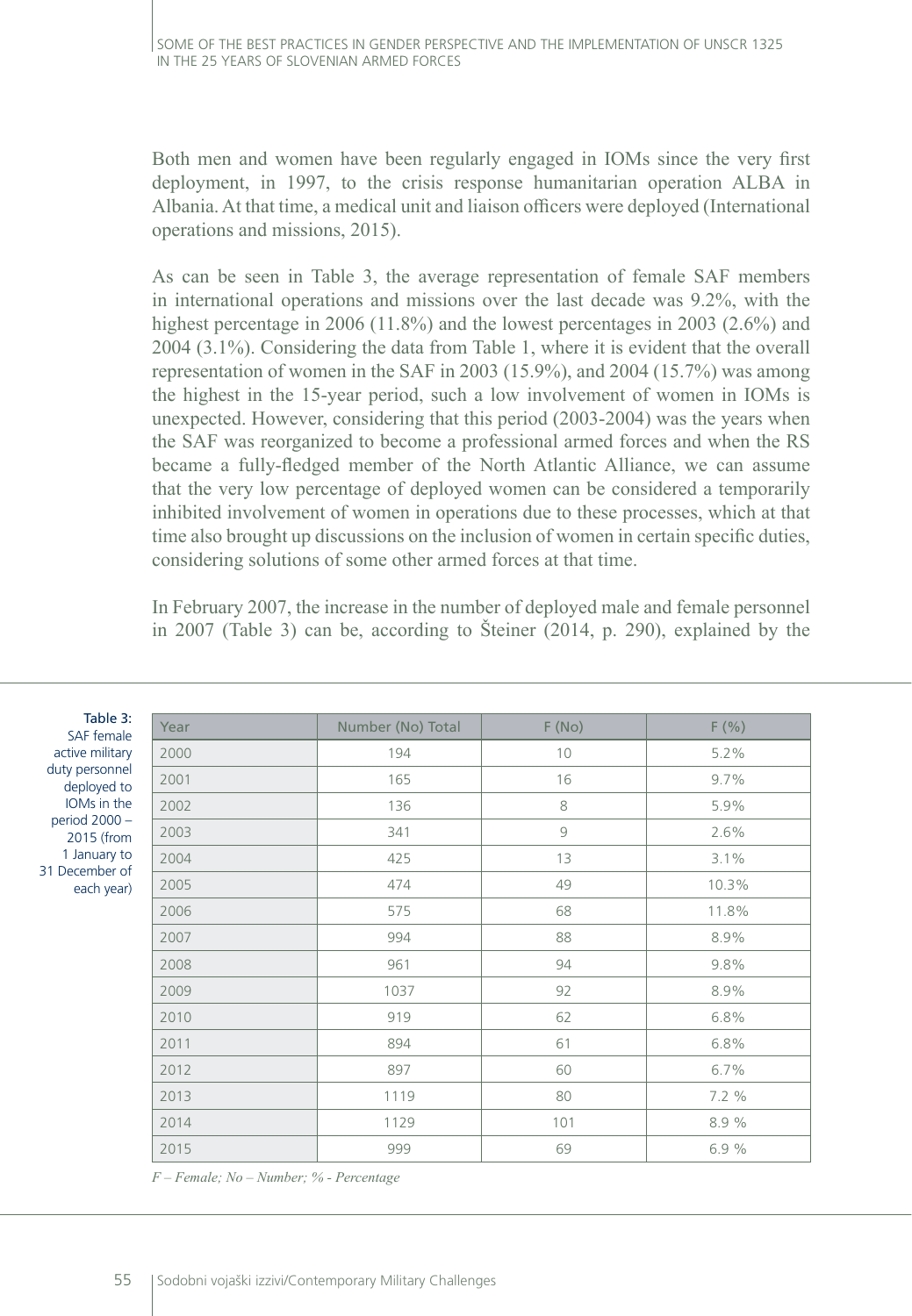| Table 4:<br>Percentage of<br>SAF female<br>active duty<br>military<br>personnel<br>deployed in<br><b>IOMs in 2015</b><br>(from 1 January<br>to 31 December) | <b>Operations</b> | Officer:<br>Major to<br>Colonel | Officer:<br>2 <sup>nd</sup> Lieutenant<br>to Captain | Non-<br>commissioned<br>officer | Soldier | Average |
|-------------------------------------------------------------------------------------------------------------------------------------------------------------|-------------------|---------------------------------|------------------------------------------------------|---------------------------------|---------|---------|
|                                                                                                                                                             | All Operations    | 3.60                            | 2.30                                                 | 1.30                            | 10.20   | 6.90    |
|                                                                                                                                                             | NATO Operations   | 9.50                            | 10.00                                                | 4.50                            | 10.00   | 8.60    |
|                                                                                                                                                             |                   |                                 |                                                      |                                 |         |         |

deployment of the battalion-sized unit which brought about the assignment of female military personnel to combat positions. However, the percentage of women in 2007 (8.9%) did not increase compared to the data of 2006 (11.8% women). When interpreting these results, we must bear in mind that the percentage shows the overall representation of active duty military personnel, both men and women, who were deployed to different IOMs on a yearly basis (from 1 January to 31 December) and also depends on the number and type of IOMs conducted in each year.

Data from Table 4 show that, in 2015, 6.90% of women were deployed in all IOMs, and 8.6% in NATO operations. The classification according to rank and status shows that female soldiers are deployed in higher percentages (10.20%) than officers (2.30-3.60%), while the lowest percentage of the deployed personnel is for noncommission officers (1.30%). Larger contingents provide a greater variety of duties, and the largest number of SAF members is deployed in KFOR. This is the main reason for a higher involvement of female members in NATO operations.

#### **3.4 Integration of gender perspective with a focus on ensuring gendermixed teams in IOMs**

"Gender-mixed Liaison and Monitoring Teams enhanced the credibility of the mission. The gender-mixed LMT received more information than the battalions in the area of operations and also more – and more useful – information than the other male-only LMTs" (Whose Security?, 2015, p. 35).

Both male and female military personnel are posted to various positions in IOMs. Experiences gained by SAF personnel in IOMs have brought a deeper understanding of the inclusion of women in tasks, especially in those involving contact with the women of the local population. Furthermore, one of the directions of the Directive for the Implementation of UN Security Council Resolutions 1325 and 1820 (Gregorič et al., 2009) was inclusion of women in LMTs, CIMIC, and other. Consequently, more attention has been devoted to the composition of teams, such as the Liaison Monitoring Teams (LMTs). In the same year (2009), the Slovenian contingent had three LMTs of six, composed of both men and women. Nowadays, the SAF regularly posts female members to different positions within LMTs - as members, patrol leaders, and LMT leaders.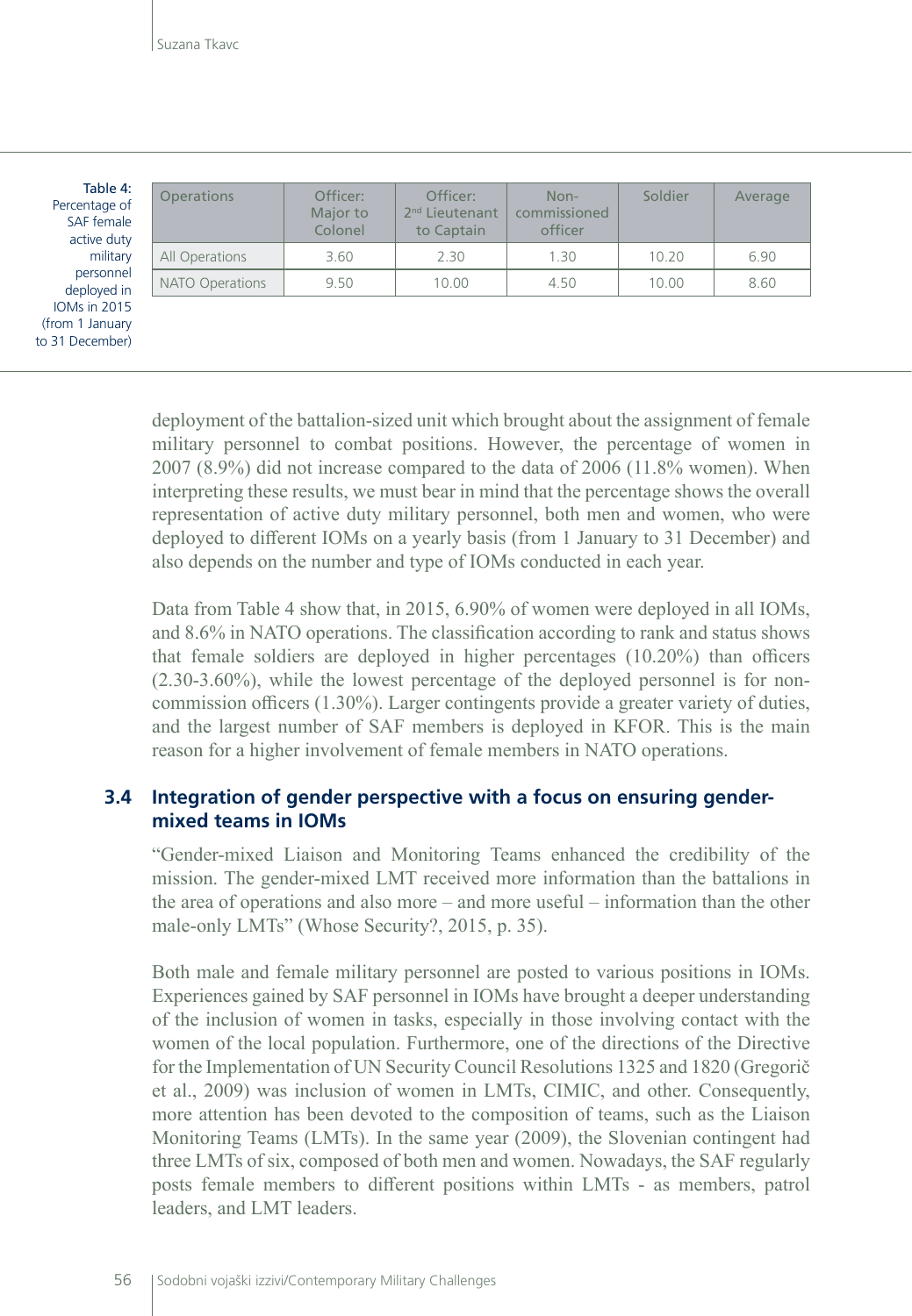## **3.5 Integration of gender perspective into operational planning and education and training**

In addition to evaluation, the integration of gender perspective into operational planning and operations, and into education and training, constitutes two out of three recommendations for NATO gender mainstreaming (CWINF Guidance for NATO Gender Mainstreaming, 2003).

Through integrating gender perspective into military force planning, greater effectiveness can be achieved. Such an example is gender-mixed teams in the composition of Liaison Monitoring Teams. Gender-mixed teams enable the inclusion of both genders of the local population.

Since 2013, two more actions have been taken in relation to IOMs. Regular training in gender perspective and UNSCR 1325 has been included in pre-deployment training, and they have also been incorporated into operational planning. Each deployment order, for example, includes an attachment on gender perspective and UNSCR 1325. The appendix gives directions on the integration of gender perspective and the implementation of UNSCR 1325 through tasks which are specified for each deployment of the SAF in relation to the mandate, mission objectives and tasks of the personnel, including situational awareness on gender in area of operations (AO).

Furthermore, training on UNSCR 1325 and gender perspective in the predeployment training process is focused on implementing UNSCR 1325, as well as on the integration of gender perspective through the work. It also focuses on what the personnel should pay attention to and how to proceed in order to achieve better operational effectiveness. Additionally, more other topics are included in the predeployment training, such as cultural awareness, and other. The qualifications of SAF members are reflected in the integration of gender perspective into their tasks; for example, the first ever computer training for female members of the Afghan Security Forces was recently organised, on the basis of a SAF members' initiative in the NATO Resolute Support Mission.

Since 2014, the SAF has also been providing training of personnel and briefings of leadership representatives on UNSCR 1325 and gender perspective for those appointed to international organisations (for example, to NATO and the EU).

The lectures on UNSCR 1325 and gender perspective have been integrated into the military education, for example at the Officer Candidate School after the Directive for the Implementation of UN Security Council Resolutions 1325 and 1820 had been issued (Gregorič et al, 2009). In 2015, lectures on UNSCR 1325 and gender perspective were initiated as part of leadership programmes for senior officers and senior non-commissioned officers.

Additionally, on 25 November 2015, the International Day for the Elimination of Violence against Women, the MOD marked the  $15<sup>th</sup>$  anniversary of the UNSCR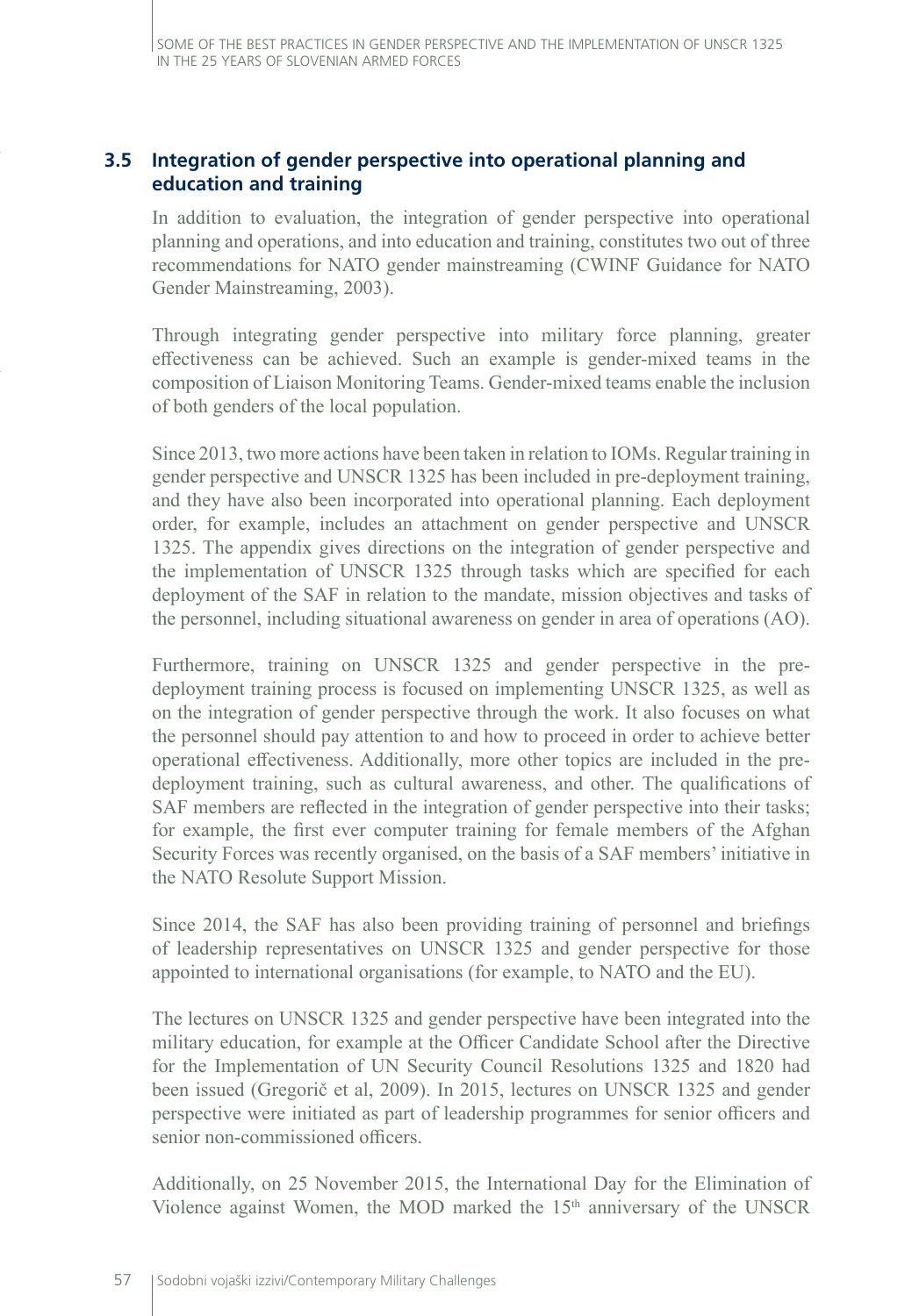1325 with a high-level event, at which the NATO Secretary General's Special Representative for Women, Peace and Security was the guest speaker. Through her lecture on UNSCR 1325 she addressed commanders of the SAF, key leaders of the MOD, and guests from the Government of the RS and other ministries.

#### **3.6 Building a gender advisory network within the SAF structure**

The Gender Advisor (GENAD) "serves in a peacetime HQ and at strategic/ operational HQ levels. The GENAD should have direct access to the Commander/ Command Group in order to be able to communicate promptly and directly with the decision makers. The GENAD maintains functional contact with other GENADs, GFAs and GFPs in higher and subordinate commands" (Whose Security?, 2015, p. 11). Both, the implementation of UNSCR 1325 and related UNSCRs and integration of gender perspective are primary tasks of gender advisors (GENAD). They are primarily tasked with advising the commander, senior leadership and staff on the integration of gender perspective.

The first full-time Gender Advisor (GENAD) was appointed to the General Staff of the SAF in June 2015. Before the establishment of this full-time position, gender perspective and the implementation of UNSCR 1325 were in the domain of the senior national representative appointed to the NATO Committee on Gender Perspectives (NCGP). In addition to the national representative, a deputy representative had also been appointed, and this format of appointments is still in place. The national representative became a full-time GENAD at the General Staff, while the deputy representative in NCGP is also in the role of Deputy GENAD for the SAF.

In May 2015, five participants from the SAF successfully completed a "Gender Training of Trainers Course" (GToT), organized by the NCGM and the Swedish Armed Forces International Centre (SWEDINT), in collaboration with the Centre for Security Cooperation SE Europe (RACVIAC) in Croatia. These candidates were carefully selected in order to take over the tasks on gender perspective in their respective units as subject-matter experts. After the completion of the course, all of them were involved in the execution of pre-deployment training and other tasks on gender perspective. Moreover, in 2015, some new lectures started at the Military Schools Centre (MSC) within the above-mentioned leadership programme for senior officers and senior non-commissioned officers. In 2016, in the next phase, "dualhatted" positions of GENADs are in establishment process at the brigade level and in the MSC.

Even though the GToT is primarily focused on the carrying out of training on gender perspective and UNSCR 1325, the selection of candidates and the completion of the course constituted the foundation of the establishment of the gender advisors network. Four out of the five students who completed the GToT course in 2015 had already performed various duties in IOMs, and the fifth candidate is currently deployed in an IOM. Additionally, in 2016, one non-commissioned officer attended the GToT course. These subject-matter experts bear the ranks of officers, military specialists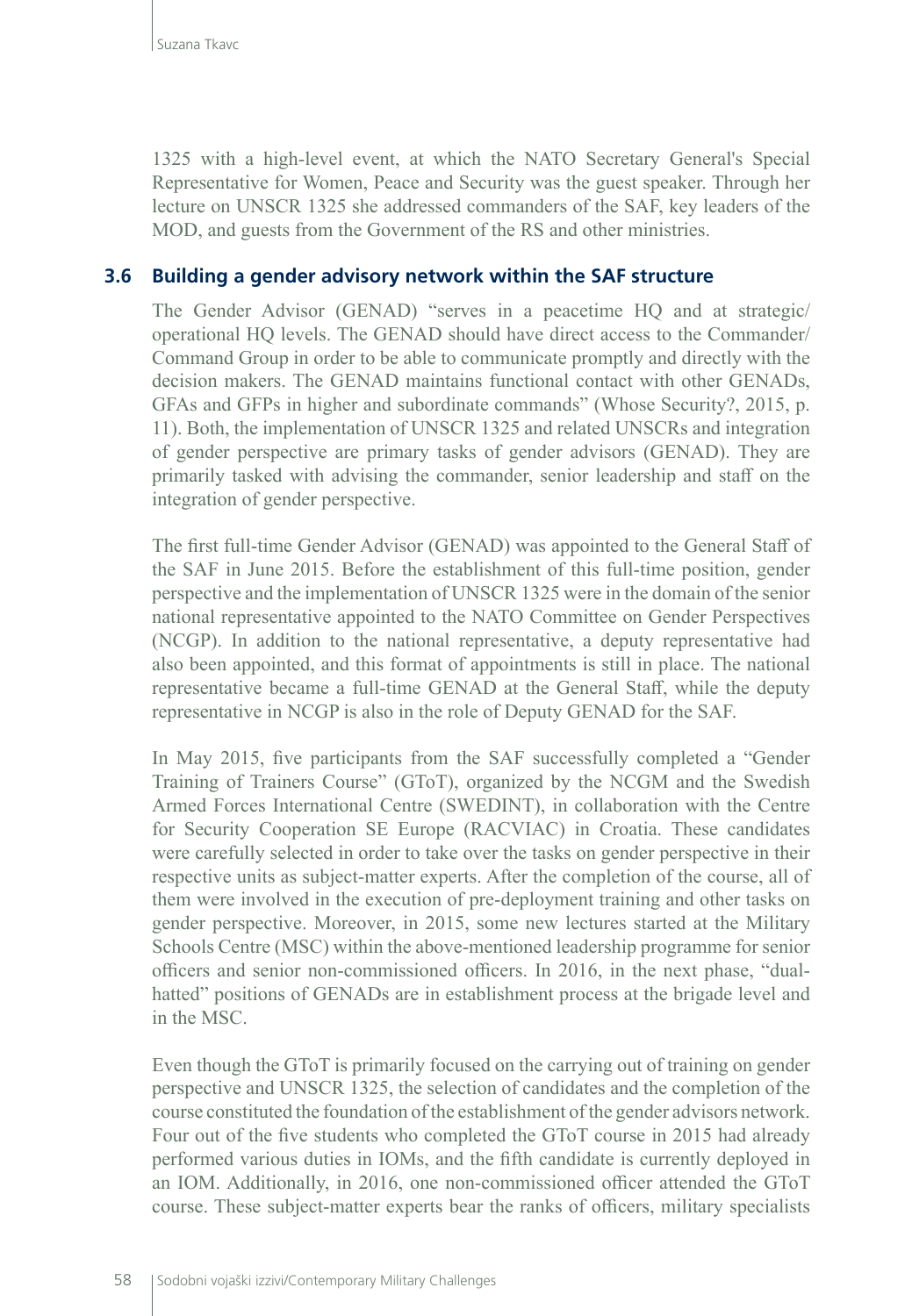and non-commissioned officers, which contributes to a more comprehensive approach towards the integration of gender perspective in the SAF. However, it still remains to raise awareness that the WPS (Women Peace and Security) agenda and gender perspective are in the domain of both men and women.

## **3.7 Integration of gender perspective and the provisions of UNSCR 1325 into the refugee and migrant situation in Slovenia in 2015**

The SAF recognized the applicability of the UNSCR 1325 provisions in a recent situation, i.e. the refugee and migrant crisis of 2015. In this respect, extra measures were taken on the integration of gender perspective in SAF activities on the ground.

Refugees and migrants have massively fled from some countries of the Middle East and Africa due to armed conflicts in the region. During this process, their direction has been from the Mediterranean towards Europe, thus also crossing the RS. This situation required the involvement of the SAF in support of the police efforts to provide security measures, to give logistic support, and other. In order to perform tasks properly, effectively, safely and securely, the personnel were instructed to take gender awareness into consideration when executing their tasks. Gender perspective was included in the operational planning. A mission order of the General Staff, including an attachment with a note on gender perspective and UNSCR 1325 was issued. The basic instructions for personnel to be prepared for this situation were focused on some UNSCR 1325 provisions (the protection of female refugees, etc.), gender awareness, guidance on force management, etc. Both female and male SAF members were engaged.

Such situations usually occur in countries of armed conflicts, or the nearest neighbouring countries where refugee camps are established, while this situation occurred in relatively safe European and other countries. Another difference is that it involved migrants as well as refugees. Nevertheless, this situation was also the result of armed conflicts and an increase in conflict settings in the people's countries of origin. This situation particularly highlighted its humanitarian and security aspects, and required the involvement of a number of different institutions to manage the situation. Tight and well-managed collaboration between these institutions is of great importance for an effective and successful outcome. Additionally, the awareness of the importance of cultural differences and the integration of gender perspective are crucial for the successful completion of tasks. Nevertheless, female refugees are exposed in a similar way as those in refugee centres in the areas of armed conflict, which is a topic also highlighted in UNSCR 1325.

According to our knowledge, the conference on gender perspectives organized by RACVIAC in April 2016 (Conference on Gender Perspectives and Security SEE, 2016) placed migrants and refugees on the Balkan route on the agenda for the first time.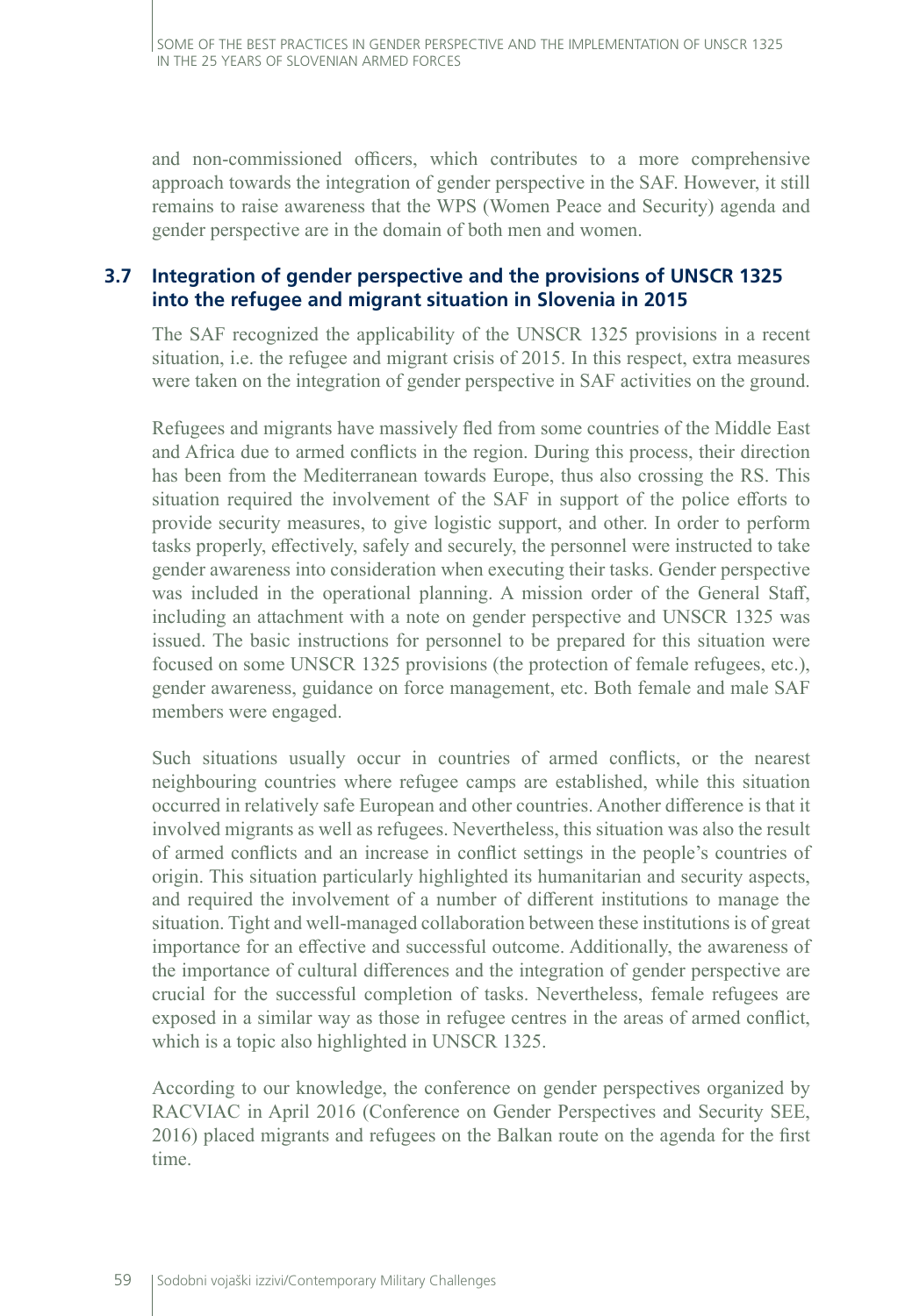#### **3.8 Challenges and solutions in use of the term 'gender'**

Many countries have difficulties translating the term "gender" from English into their respective languages. Like some other languages, Slovene has only one term ("spol") designating both "sex" and "gender".

In English, "the social sciences distinguish between biologically defined *sex* and socially constructed gender" (Sex and Gender distinction, 2016). The use of the word "spol" in Slovene, however, does not by itself imply whether we speak about sex or gender. In the light of making the terminology useful and understandable, as well as to avoid misunderstandings or the simplification of the meaning of gender, which from the military aspect influences operational effectiveness, we found that the use of the term "gender perspective" within the UN and other international organizations related to the implementation of UNSCR 1325 seems to be a convenient solution for militaries. Furthermore, we could say that NATO has established a conceptual framework on gender perspective and uses the phrase "Gender perspectives in NATO Armed Forces" (2016). In 2009, it renamed its committee to the "NATO Committee on Gender Perspectives". The committee's mandate is the integration of a gender perspective and the implementation of UNSCR 1325 and related UNSCRs (NATO Committee on Gender Perspectives, 2016). Therefore, the translation of the term "gender perspective" and its use as a concept in a NATO context, is also suitable for use in the SAF. Moreover, this term is clear in meaning, and simple for use. And it makes sense.

Military operations in today's world require a diversity of qualifications and resources to ensure that peace and security are achieved and maintained (Gender perspectives in NATO Armed Forces, 2016). Both male and female personnel within armed forces are essential, bringing a diversity which leads to a more comprehensive approach. Through merging the complementary characteristics, abilities and skills of both men and women better effectiveness of armed forces is reached. **Conclusion**

> The 25 years of the SAF's experience on gender equality within the armed forces have shown that female and male personnel are represented from the tactical to the strategic level within the SAF structure, also holding command and decision-making positions, and performing different duties, from combat, staff to specialists, both at home and abroad.

> Gender equality has brought equal involvement and participation of male and female personnel in the execution of tasks. It has also provided for a relatively constant ratio between male and female SAF personnel in the past years. Additionally, both men and women have been involved in IOMs, although in the first years of the involvement in IOMs they were deployed without focusing on whether particular duties required male or female personnel. Taking a look at the example of previously mentioned LMTs, one should take into consideration those duties where both genders are required. If we would like to ensure the involvement of both women and men in the composition of LMTs, it is necessary to integrate gender perspective into force planning.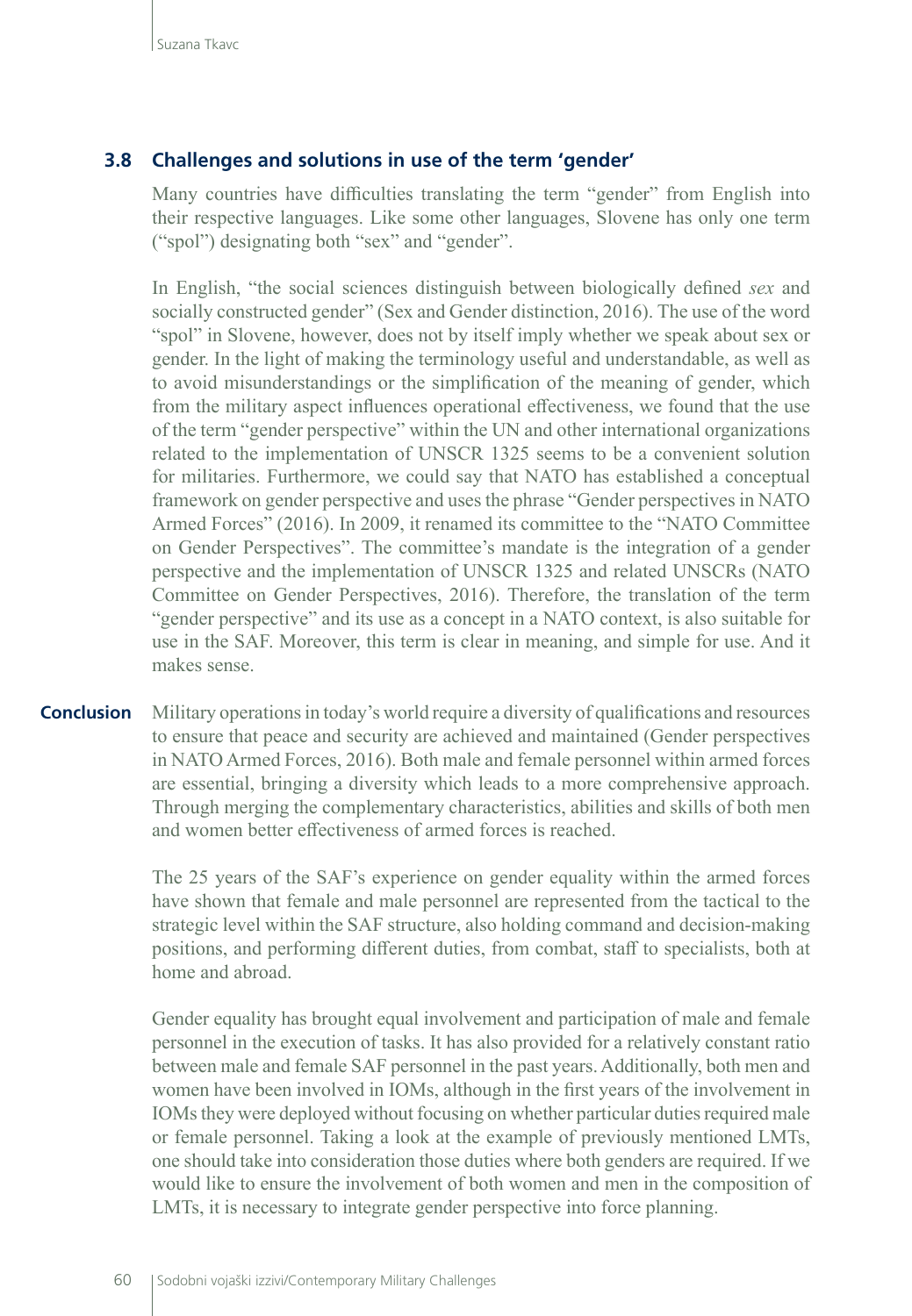This paper focuses on some of the best practices which do not mean it reflects the overall situation in the SAF or that SAF did not undergo any questions, dilemmas, and challenges related to the inclusion of women during these first 25 years. In the independent Slovenia the formation of AF was necessary in the first place and women were included on the basis of equal employment opportunities. Only then matters began to be settled. Time has told that the decision of the SAF's leadership to continue with a gender equality policy and to adhere to the national legislation on a gender equality policy without restrictions on duties was the right path to follow. It can also be stated that the 2009 directive prompted some more concrete implementations and changes like for example introducing gender related topic and UNSCR 1325 into education, involving women into IOMs, etc. The way forward should be to integrate gender perspective into different processes in order to achieve the best effect within the national armed forces.

Understanding gender perspective from the point of view of a "female perspective" and a "male perspective" means that two perspectives on the same topic or situation can lead us towards complexity. This is also having a gender perspective. The inclusion of gender perspective into daily work brings benefits to the organization from the complementary skills of both genders towards a comprehensive approach. Contemporary security situations, such as violent extremism, natural disasters or the still topical migrant and refugee situation are setting new challenges before us. Consequently, the integration of gender perspective may also be considered as a bridge towards effective solutions for peace and security.

#### **Bibliography**

- *1. Action plan of the Republic of Slovenia for the implementation of UN Security Council Resolutions No. 1325 and 1820 on Women, Peace and Security for the period 2010-2015, 2010. [http://www.mzz.gov.si/fileadmin/pageuploads/Zunanja\\_politika/CP/NAN1325.pdf /](http://www.mzz.gov.si/fileadmin/pageuploads/Zunanja_politika/CP/NAN1325.pdf /), 19 March 2016.*
- *2. Bi-Strategic Command Directive (BI-SCD) 40-1, 2012. NATO.*
- *3. Conference on Gender Perspectives and Security in SEE, Agenda, 2016. [http://www.racviac.org/downloads/2016/SSR-H2-W-16\\_agenda.pdf](http://www.racviac.org/downloads/2016/SSR-H2-W-16_agenda.pdf), 1 November 2016.*
- *4. CWINF Guidance for NATO Gender Mainstreaming, 2003. Committee on Women in the NATO Forces. Brussels: NATO.*
- *5. Concepts and definitions, UN Women, 2006.[http://www.un.org/womenwatch/osagi/](http://www.un.org/womenwatch/osagi/conceptsandefinitions.htm) [conceptsandefinitions.htm](http://www.un.org/womenwatch/osagi/conceptsandefinitions.htm) 30 October 2016.*
- *6. Contemporary Military Challenges, 2016 publication plan. Republic of Slovenia first 25 years of independence in the international security environment. [http://www.slovenskavojska.](http://www.slovenskavojska.si/en/publications/contemporary-military-challenges/) [si/en/publications/contemporary-military-challenges/](http://www.slovenskavojska.si/en/publications/contemporary-military-challenges/), 30 July 2016.*
- *7. Female ministers of Defense. Worldwide guide to women in leadership. [http://www.guide2womenleaders.com/Defence\\_ministers.htm/,](http://www.guide2womenleaders.com/Defence_ministers.htm/) 23 October 2016.*
- *8. Gregorič, B., Pešec, M., Frlic, M., Borc·Osolnik, R., 2009. Directive for the Implementation of UN Security Council Resolutions 1325 and 1820. Ljubljana: General Staff of the Slovenian Armed Forces. (internal).*
- *9. Gender Equality Index 2015 Measuring gender equality in the European Union 2005- 2012: Report. Vilnius: European Institute for Gender Equality (EIGE). http://eige.europa.eu/sites/default/files/documents/mh0215616enn.pdf , 30 July 2016.*
- *10. Gender Mainstreaming, An Overview, 2002. United Nations, New York: Office of the Special Adviser on Gender Issues and Advancement of Women. [http://www.un.org/womenwatch/osagi/pdf/e65237.pdf,](http://www.un.org/womenwatch/osagi/pdf/e65237.pdf) 30 October 2016.*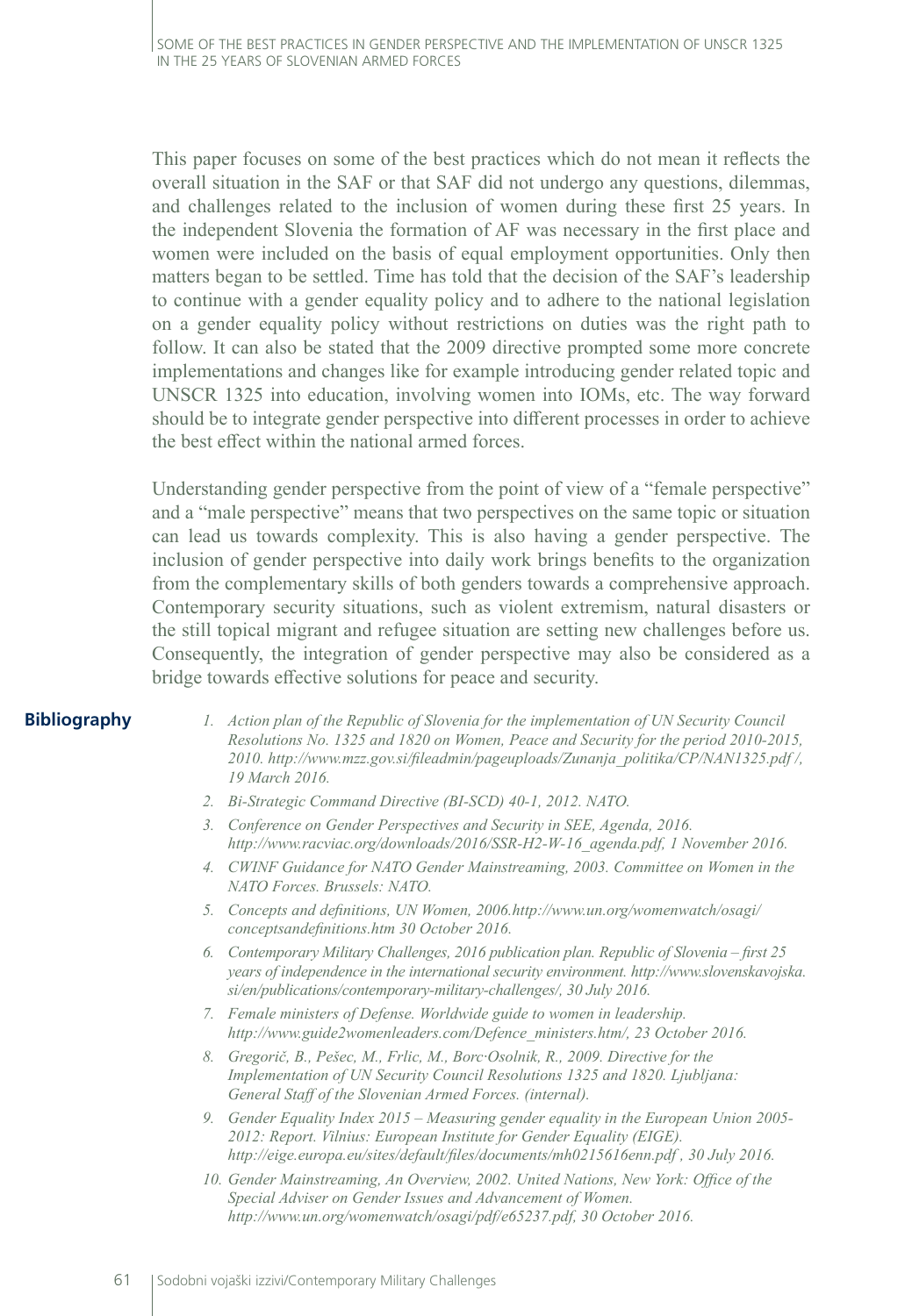- *11. Gender Perspective, Concepts and definitions, 2016. European Institute for Gender Equality,<http://eige.europa.eu/gender-mainstreaming/concepts-and-definitions>, 2 November 2016.*
- *12. Gender Perspectives in Military Operations, 2013. Stockholm: Nordic Centre for Gender in Military Operations.*
- *13. Gender Perspectives in NATO Armed Forces, 2016. Last update 14 Jun. 2016 at 12:39. [http://www.nato.int/cps/en/natohq/topics\\_101372.htm](http://www.nato.int/cps/en/natohq/topics_101372.htm), 1 November 2016 at 19.41.*
- *14. Government of the RS from November 2008 February 2012. Ljubljana: Vlada Republike Slovenije. http://www.vlada.si/o\_vladi/pretekle\_vlade/9\_vlada\_rs\_november\_2008\_ februar\_2012/0), 31 July 2016.*
- *15. International Operations and Missions, Slovenian Armed Forces, 2015. <http://www.slovenskavojska.si/mednarodno-sodelovanje/mednarodne-operacije-in-misije/>, 18 June 2016.*
- *16. Input to the Secretary-General's 2016 report to the Security Council on women and peace and security, 2016. Ljubljana: Ministry of Foreign Affairs of the Republic of Slovenia.*
- *17. Lackenbauer, H., Langlais, R., 2013. Review of the Practical Implications of UNSCR 1325 for the Conduct of NATO-led Operations and Missions. Stockholm: Swedish Defence Research Agency (FOI).*
- *18. NATO Committee on Gender Perspectives, 2016. [http://www.nato.int/cps/en/natohq/](http://www.nato.int/cps/en/natohq/topics_50327.htm?selectedLocale=uk) [topics\\_50327.htm?selectedLocale=uk](http://www.nato.int/cps/en/natohq/topics_50327.htm?selectedLocale=uk), 2 November 2016.*
- *19. Report of the Government of the Republic of Slovenia on the implementation of the Beijing Declaration and Platform For Action (1995) and the Conclusions of the 23rd Special Session of the General Assembly (2000) on the occasion of the 20th Anniversary of the Fourth World Conference on Women and the adoption of the Beijing Declaration and Platform For Action in 2015, 2014. Ljubljana: Government of the Republic of Slovenia.*
- *20. Resolution 1325, 2000. United Nations Security Council Resolution 1325 on Women, Peace and Security. http://www.securitycouncilreport.org/atf/cf/%7B65BFCF9B-6D27- 4E9C-8CD3-CF6E4FF96FF9%7D/WPS%20SRES1325%20.pdf, 27 April 2016.*
- *21. Resolution 1888, 2009. United Nations Security Council Resolution 1888. [http://www.securitycouncilreport.org/atf/cf/%7B65BFCF9B-6D27-4E9C-8CD3-](http://www.securitycouncilreport.org/atf/cf/%7B65BFCF9B-6D27-4E9C-8CD3-CF6E4FF96FF9%7D/WPS SRES 1888.pdf) [CF6E4FF96FF9%7D/WPS%20SRES%201888.pdf](http://www.securitycouncilreport.org/atf/cf/%7B65BFCF9B-6D27-4E9C-8CD3-CF6E4FF96FF9%7D/WPS SRES 1888.pdf), 1 November 2016.*
- *22. Resolution on the national programme for equal opportunities for women and men, 2015- 2020 (ReNPEMŽM15-20), 2015. [http://www.pisrs.si/Pis.web/pregledPredpisa?id=RESO108,](http://www.pisrs.si/Pis.web/pregledPredpisa?id=RESO108) 20 March 2016.*
- *23. Salecl, T., 2014. Ukrepi in pravice na področju usklajevanja poklicnega in zasebnega življenja. Strokovni posvet Usklajevanje poklicnega in zasebnega življenja žensk na položajih odločanja, povzetki posveta. 10. april 2014, Šmarješke Toplice. [http://www.](http://www.mddsz.gov.si/si/delovna_podrocja/enake_moznosti/projekt_iz_sredstev_egp_in_nfm/tematski_posveti/) [mddsz.gov.si/si/delovna\\_podrocja/enake\\_moznosti/projekt\\_iz\\_sredstev\\_egp\\_in\\_nfm/](http://www.mddsz.gov.si/si/delovna_podrocja/enake_moznosti/projekt_iz_sredstev_egp_in_nfm/tematski_posveti/) [tematski\\_posveti/](http://www.mddsz.gov.si/si/delovna_podrocja/enake_moznosti/projekt_iz_sredstev_egp_in_nfm/tematski_posveti/), 17 November 2016.*
- *24. Schuurman, M., 2015. NATO taking the WPS agenda forward, NATO/EAPC Policy for the implementation of UNSCR 1325 on Women, Peace and Security and related resolutions, p5.*
- *25. Sex and Gender distinction, 2016. [https://en.wikipedia.org/wiki/Sex\\_and\\_gender\\_](https://en.wikipedia.org/wiki/Sex_and_gender_distinction) [distinction,](https://en.wikipedia.org/wiki/Sex_and_gender_distinction) 18 September 2016.*
- *26. Summary of the National reports of NATO member and partner nations 2014, 2016. NATO HQ Office of the Gender Advisor International Military Staff. [http://www.nato.int/](http://www.nato.int/nato_static_fl2014/assets/pdf/pdf_2016_03/Summary.pdf) [nato\\_static\\_fl2014/assets/pdf/pdf\\_2016\\_03/Summary.pdf](http://www.nato.int/nato_static_fl2014/assets/pdf/pdf_2016_03/Summary.pdf), 1 November 2016.*
- *27. Šteiner, A. (2014). Transformation of Armed Forces after the Cold War: Case of the Slovenian Armed Forces (Transformacija oboroženih sil po koncu hladne vojne: primer Slovenske vojske) (Doctoral dissertation), p 29. Ljubljana: Faculty of Social Sciences.*
- *28. The NATO Committee on Gender Perspectives, Final Decision on MC 0249/3. 2014. [http://www.nato.int/nato\\_static\\_fl2014/assets/pdf/pdf\\_2014\\_01/20160615\\_1401-tor-ncgp.](http://www.nato.int/nato_static_fl2014/assets/pdf/pdf_2014_01/20160615_1401-tor-ncgp.pdf) [pdf](http://www.nato.int/nato_static_fl2014/assets/pdf/pdf_2014_01/20160615_1401-tor-ncgp.pdf), 2 November 2016.*